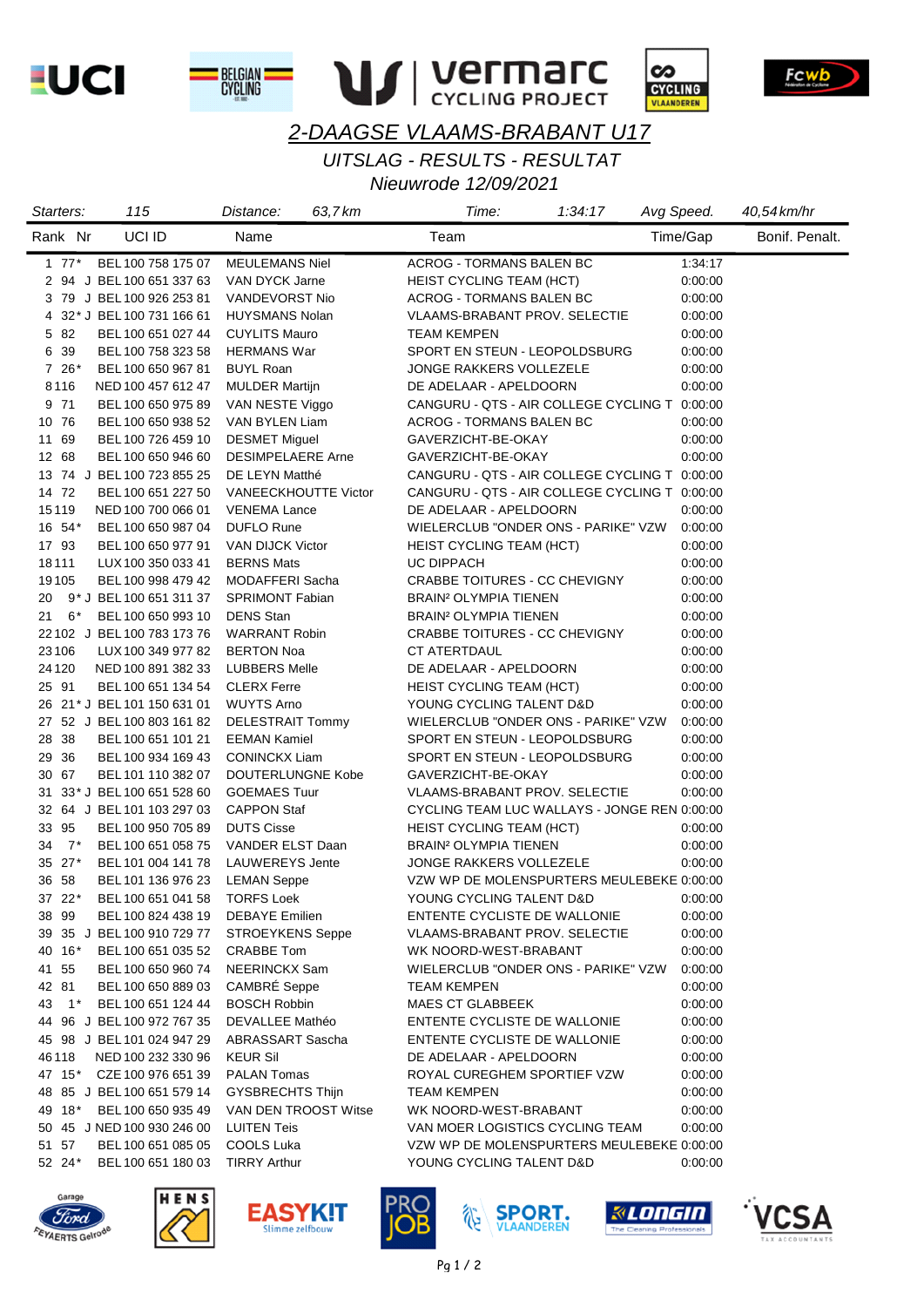**LUCI** 







# Fcwb

# *2-DAAGSE VLAAMS-BRABANT U17*

*UITSLAG - RESULTS - RESULTAT*

| Starters:   | 115                         | Distance:                    | 63,7 km | Time:                                         | 1:34:17 | Avg Speed. | 40,54 km/hr    |
|-------------|-----------------------------|------------------------------|---------|-----------------------------------------------|---------|------------|----------------|
| Rank Nr     | UCI ID                      | Name                         |         | Team                                          |         | Time/Gap   | Bonif. Penalt. |
| 53          | 4 J BEL 100 861 946 85      | JANSSENS Yorhan              |         | <b>MAES CT GLABBEEK</b>                       |         | 0:00:00    |                |
| 54 70       | BEL 101 151 430 24          | <b>SWERTVAEGHER Baptiste</b> |         | GAVERZICHT-BE-OKAY                            |         | 0:00:00    |                |
| 55 73*      | BEL 100 651 231 54          | <b>HEYMANS Yarno</b>         |         | CANGURU - QTS - AIR COLLEGE CYCLING T 0:00:00 |         |            |                |
|             | 56 117 J NED 100 231 704 52 | OORD Levi                    |         | DE ADELAAR - APELDOORN                        |         | 0:00:00    |                |
| 57114       | IRL 100 531 035 41          | FOLEY Jack                   |         | UC DIPPACH                                    |         | 0:00:00    |                |
| 58 89       | BEL 100 651 076 93          | VAN SANDEN Kjell             |         | <b>WAC TEAM</b>                               |         | 0:00:00    |                |
|             | 59 44 J BEL 100 651 423 52  | MEESSENS Jochen              |         | VAN MOER LOGISTICS CYCLING TEAM               |         | 0:00:00    |                |
| 60 20*      | BEL 100 651 167 87          | VISSERS Kyano                |         | WK NOORD-WEST-BRABANT                         |         | 0:00:00    |                |
| 61 51       | BEL 100 650 898 12          | <b>BAERT Basiel</b>          |         | WIELERCLUB "ONDER ONS - PARIKE" VZW           |         | 0:00:00    |                |
| 62 87       | BEL 101 121 272 33          | <b>JANSSEN Siebe</b>         |         | WAC TEAM                                      |         | 0:00:00    |                |
|             | 63 60 J BEL 100 875 056 03  | <b>VERSTRAETE Jenthe</b>     |         | VZW WP DE MOLENSPURTERS MEULEBEKE 0:00:00     |         |            |                |
|             | 64 103 J BEL 100 934 656 45 | LEJEUNE Aurélien             |         | CRABBE TOITURES - CC CHEVIGNY                 |         | 0:00:00    |                |
| 65108       | LUX 100 350 038 46          | URY Fynn                     |         | CT ATERTDAUL                                  |         | 0:00:00    |                |
| 66113       | LUX 101 090 944 66          | <b>KORVA Oliver</b>          |         | UC DIPPACH                                    |         | 0:00:00    |                |
| 67<br>$2^*$ | BEL 100 780 287 03          | <b>COX Felix</b>             |         | <b>MAES CT GLABBEEK</b>                       |         | 0:00:00    |                |
|             | 68 80 J BEL 100 651 549 81  | <b>JANNES Tristan</b>        |         | ACROG - TORMANS BALEN BC                      |         | 0:00:00    |                |
| 69 78*      | BEL 100 651 194 17          | <b>VUERINCKX Thomas</b>      |         | <b>ACROG - TORMANS BALEN BC</b>               |         | 0:00:00    |                |
| 70          | 53 J BEL 100 714 387 63     | <b>DHEERE Joab</b>           |         | WIELERCLUB "ONDER ONS - PARIKE" VZW 0:00:13   |         |            |                |
| 71 62       | BEL 100 712 948 79          | <b>PRINZIE Brent</b>         |         | CYCLING TEAM LUC WALLAYS - JONGE REN 0:00:13  |         |            |                |
| 72 75       | BEL 100 650 929 43          | <b>BRAL Milan</b>            |         | CANGURU - QTS - AIR COLLEGE CYCLING T 0:00:13 |         |            |                |
| 73          | 5* J BEL 100 651 582 17     | <b>NIJS Milan</b>            |         | <b>MAES CT GLABBEEK</b>                       |         | 0:00:15    |                |
| 74 65       | BEL 100 650 916 30          | <b>VANDAMME Axel</b>         |         | CYCLING TEAM LUC WALLAYS - JONGE REN 0:01:47  |         |            |                |
| 75 83       | BEL 100 988 941 10          | <b>MEEUSEN Stan</b>          |         | <b>TEAM KEMPEN</b>                            |         | 0:00:00    |                |
| 76 41       | BEL 100 972 715 80          | <b>DEPRAETERE Simon</b>      |         | VAN MOER LOGISTICS CYCLING TEAM               |         | 0:01:49    |                |
| 77 12*      | BEL 100 989 103 75          | DE GEETER Alexander          |         | ROYAL CUREGHEM SPORTIEF VZW                   |         | 0:01:49    |                |
| 78 23       | BEL 100 650 895 09          | <b>LAMBRECHTS Brian</b>      |         | YOUNG CYCLING TALENT D&D                      |         | 0:01:49    |                |
|             | 79 40* J BEL 100 645 751 06 | VAN DESSEL Briek             |         | SPORT EN STEUN - LEOPOLDSBURG                 |         | 0.01:49    |                |
| 80 63       | BEL 101 067 839 47          | <b>COUDRON Maxime</b>        |         | CYCLING TEAM LUC WALLAYS - JONGE REN 0:01:49  |         |            |                |
|             | 81 56 J BEL 100 723 827 94  | <b>MOEYKENS Matteo</b>       |         | VZW WP DE MOLENSPURTERS MEULEBEKE 0:01:49     |         |            |                |
| 82          | 8* J BEL 100 651 402 31     | <b>BOSMANS Thibau</b>        |         | <b>BRAIN<sup>2</sup> OLYMPIA TIENEN</b>       |         | 0.01:49    |                |
|             | 83 17 J BEL 100 651 412 41  | <b>LONGIN Cisse</b>          |         | WK NOORD-WEST-BRABANT                         |         | 0:01:49    |                |
| 84104       | BEL 101 108 779 53          | <b>DANIELS Stef</b>          |         | CRABBE TOITURES - CC CHEVIGNY                 |         | 0:01:49    |                |
|             | 85 19* J BEL 100 651 309 35 | VAN MULDERS Niels            |         | WK NOORD-WEST-BRABANT                         |         | 0:01:49    |                |
|             | 86 10* J BEL 100 675 533 09 | <b>STUYVEN Yorben</b>        |         | <b>BRAIN<sup>2</sup> OLYMPIA TIENEN</b>       |         | 0:01:49    |                |
| 87 42       | BEL 100 970 261 51          | <b>BARNES Otis</b>           |         | VAN MOER LOGISTICS CYCLING TEAM               |         | 0:01:49    |                |
| 88 86       | BEL 100 836 688 47          | <b>BOSMANS Ferre</b>         |         | WAC TEAM                                      |         | 0:01:56    |                |
| 89 92       | BEL 101 103 301 07          | VAN HOVE Lucas               |         | <b>HEIST CYCLING TEAM (HCT)</b>               |         | 0:01:56    |                |
| 90 47       | BEL 101 072 863 27          | CALLEBAUT Thibo              |         | ALFASUN ALFACOOL CYCLING TEAM                 |         | 0:03:48    |                |
| 91 25*      | BEL 101 065 344 74          | <b>HUBIN Tibe</b>            |         | YOUNG CYCLING TALENT D&D                      |         | 0:04:42    |                |













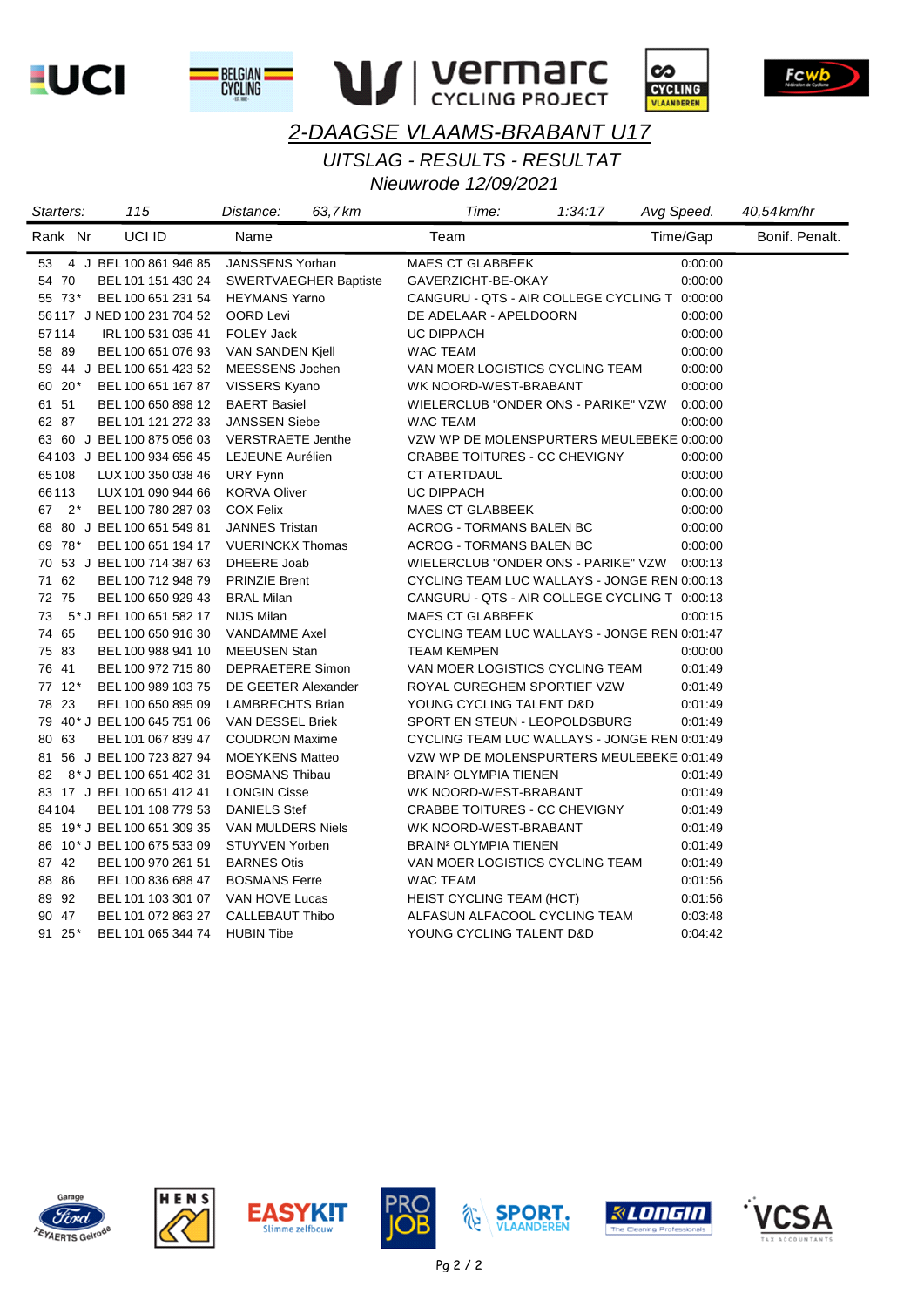









*Puntenklassement-Classement des points-Points classification*

*Punten Aankomst - Points Arrivée - Points Finish*

|    |    | Rang Rugnr Naam-Nom  | Ploeg-Equipe                             | <b>Punten-Points</b> |
|----|----|----------------------|------------------------------------------|----------------------|
|    | 77 | MEULEMANS Niel       | ACROG - TORMANS BALEN BC                 | 15                   |
| 2  |    | 94 VAN DYCK Jarne    | <b>HEIST CYCLING TEAM (HCT)</b>          | 12                   |
| 3  |    | 79 VANDEVORST Nio    | ACROG - TORMANS BALEN BC                 | 10                   |
| 4  |    | 32 HUYSMANS Nolan    | <b>VLAAMS-BRABANT PROV. SELECTIE</b>     | 9                    |
| 5  |    | 82 CUYLITS Mauro     | <b>TEAM KEMPEN</b>                       | 8                    |
| 6  |    | 39 HERMANS War       | SPORT EN STEUN - LEOPOLDSBURG            |                      |
|    |    | 26 BUYL Roan         | JONGE RAKKERS VOLLEZELE                  | 6                    |
| 8  |    | 116 MULDER Martijn   | DE ADELAAR - APELDOORN                   | 5                    |
| 9  |    | 71 VAN NESTE Viggo   | CANGURU - OTS - AIR COLLEGE CYCLING TEAM | 4                    |
| 10 |    | 76 VAN BYLEN Liam    | ACROG - TORMANS BALEN BC                 | 3                    |
| 11 |    | 69 DESMET Miguel     | GAVERZICHT-BE-OKAY                       |                      |
| 12 |    | 68 DESIMPELAERE Arne | GAVERZICHT-BE-OKAY                       |                      |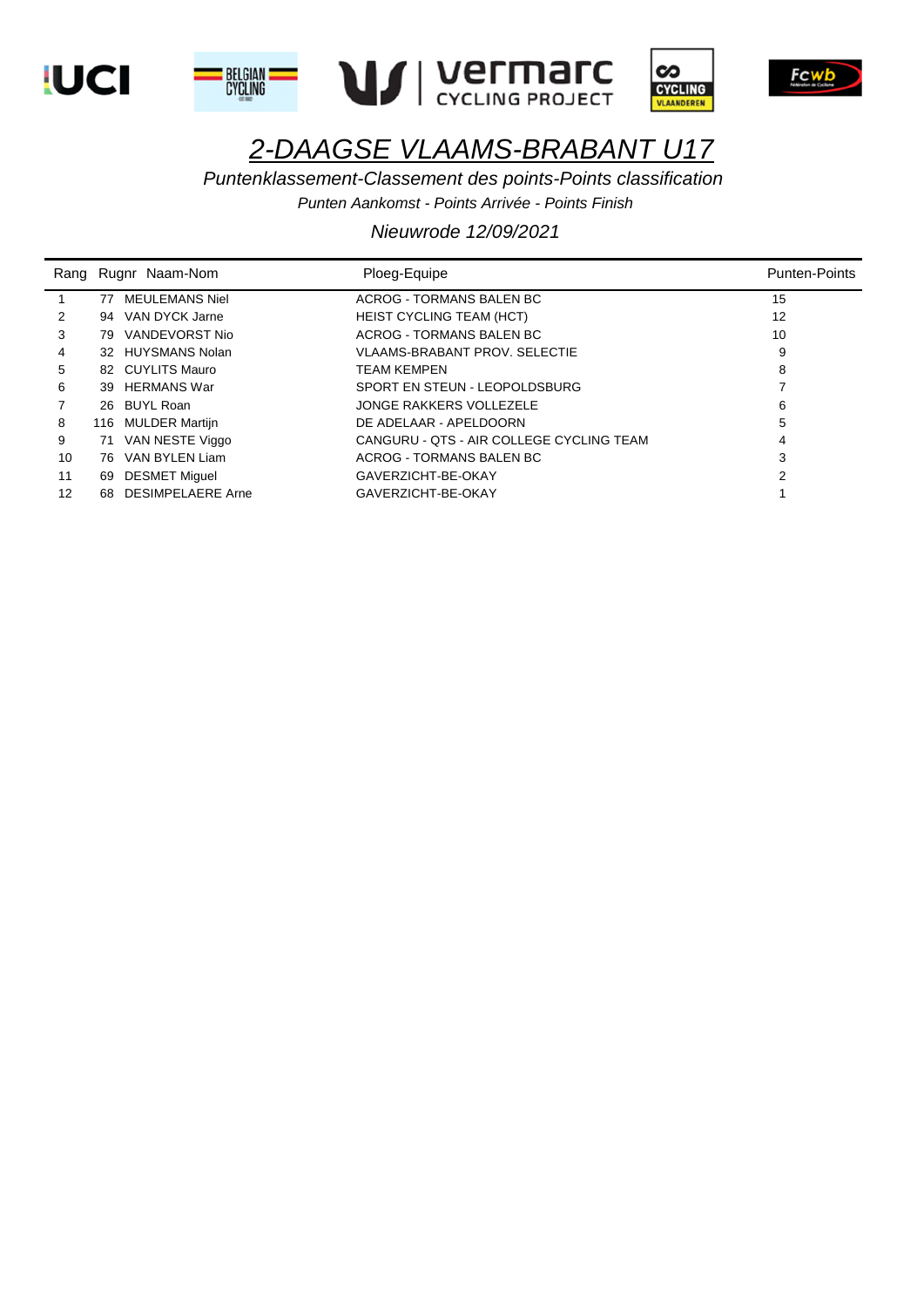







#### *Nieuwrode 12/09/2021 Jongerenklassement - Classement du meilleur Jeune - Youth Classification*

| Rank Nr        |                                         | Name                  | Team                                        | Time    |
|----------------|-----------------------------------------|-----------------------|---------------------------------------------|---------|
| $\mathbf{1}$   | 94 BEL 100 651 337 63 VAN DYCK Jarne    |                       | HEIST CYCLING TEAM (HCT)                    | 1:34:17 |
| $\overline{c}$ | 79 BEL 100 926 253 81 VANDEVORST Nio    |                       | <b>ACROG - TORMANS BALEN BC</b>             | 1:34:17 |
| 3              | 32 BEL 100 731 166 61 HUYSMANS Nolan    |                       | <b>VLAAMS-BRABANT PROV. SELECTIE</b>        | 1:34:17 |
| 4              | 74 BEL 100 723 855 25 DE LEYN Matthé    |                       | CANGURU - QTS - AIR COLLEGE CYCLING TEAM    | 1:34:17 |
| $\mathbf 5$    | 9 BEL 100 651 311 37 SPRIMONT Fabian    |                       | <b>BRAIN<sup>2</sup> OLYMPIA TIENEN</b>     | 1:34:17 |
| 6              | 102 BEL 100 783 173 76 WARRANT Robin    |                       | <b>CRABBE TOITURES - CC CHEVIGNY</b>        | 1:34:17 |
| $\overline{7}$ | 21 BEL 101 150 631 01 WUYTS Arno        |                       | YOUNG CYCLING TALENT D&D                    | 1:34:17 |
| $\bf 8$        | 52 BEL 100 803 161 82 DELESTRAIT Tommy  |                       | WIELERCLUB "ONDER ONS - PARIKE" VZW         | 1:34:17 |
| 9              | 33 BEL 100 651 528 60 GOEMAES Tuur      |                       | <b>VLAAMS-BRABANT PROV. SELECTIE</b>        | 1:34:17 |
| 10             | 64 BEL 101 103 297 03 CAPPON Staf       |                       | CYCLING TEAM LUC WALLAYS - JONGE RENNERS RO | 1:34:17 |
| 11             | 35 BEL 100 910 729 77 STROEYKENS Seppe  |                       | <b>VLAAMS-BRABANT PROV. SELECTIE</b>        | 1:34:17 |
| 12             | 96 BEL 100 972 767 35 DEVALLEE Mathéo   |                       | ENTENTE CYCLISTE DE WALLONIE                | 1:34:17 |
| 13             | 98 BEL 101 024 947 29 ABRASSART Sascha  |                       | ENTENTE CYCLISTE DE WALLONIE                | 1:34:17 |
| 14             | 85 BEL 100 651 579 14 GYSBRECHTS Thijn  |                       | <b>TEAM KEMPEN</b>                          | 1:34:17 |
| 15             | 45 NED 100 930 246 00 LUITEN Teis       |                       | VAN MOER LOGISTICS CYCLING TEAM             | 1:34:17 |
| 16             | 4 BEL 100 861 946 85                    | JANSSENS Yorhan       | <b>MAES CT GLABBEEK</b>                     | 1:34:17 |
| 17             | 117 NED 100 231 704 52 OORD Levi        |                       | DE ADELAAR - APELDOORN                      | 1:34:17 |
| 18             | 44 BEL 100 651 423 52 MEESSENS Jochen   |                       | VAN MOER LOGISTICS CYCLING TEAM             | 1:34:17 |
| 19             | 60 BEL 100 875 056 03 VERSTRAETE Jenthe |                       | VZW WP DE MOLENSPURTERS MEULEBEKE           | 1:34:17 |
| 20             | 103 BEL 100 934 656 45 LEJEUNE Aurélien |                       | <b>CRABBE TOITURES - CC CHEVIGNY</b>        | 1:34:17 |
| 21             | 80 BEL 100 651 549 81                   | <b>JANNES Tristan</b> | <b>ACROG - TORMANS BALEN BC</b>             | 1:34:17 |
| 22             | 53 BEL 100 714 387 63                   | DHEERE Joab           | WIELERCLUB "ONDER ONS - PARIKE" VZW         | 1:34:30 |
| 23             | 5 BEL 100 651 582 17 NIJS Milan         |                       | <b>MAES CT GLABBEEK</b>                     | 1:34:32 |
| 24             | 40 BEL 100 645 751 06 VAN DESSEL Briek  |                       | SPORT EN STEUN - LEOPOLDSBURG               | 1:36:06 |
| 25             | 56 BEL 100 723 827 94 MOEYKENS Matteo   |                       | VZW WP DE MOLENSPURTERS MEULEBEKE           | 1:36:06 |
| 26             | 8 BEL 100 651 402 31                    | <b>BOSMANS Thibau</b> | <b>BRAIN<sup>2</sup> OLYMPIA TIENEN</b>     | 1:36:06 |
| 27             | 17 BEL 100 651 412 41 LONGIN Cisse      |                       | WK NOORD-WEST-BRABANT                       | 1:36:06 |
| 28             | 19 BEL 100 651 309 35 VAN MULDERS Niels |                       | WK NOORD-WEST-BRABANT                       | 1:36:06 |
| 29             | 10 BEL 100 675 533 09 STUYVEN Yorben    |                       | <b>BRAIN<sup>2</sup> OLYMPIA TIENEN</b>     | 1:36:06 |

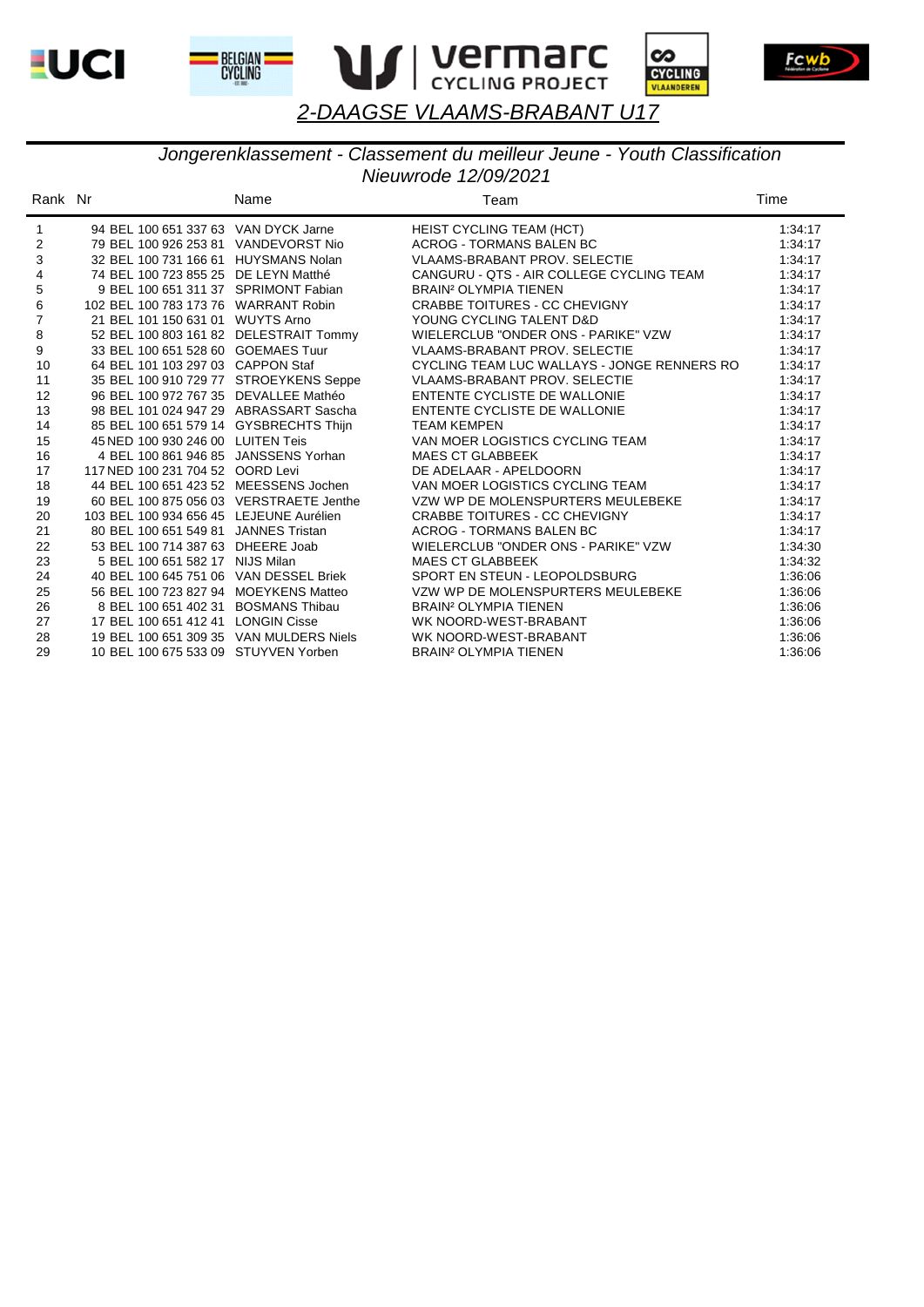









# *Nieuwrode 12/09/2021*

#### *Rushes - Sprint Intermediaires - Intermediate Sprints*

| Rank Nr |     | Name                           | Team                                | <b>Points</b> | <b>Bonification</b> |
|---------|-----|--------------------------------|-------------------------------------|---------------|---------------------|
|         |     | Rush 1 - einde 2e ronde        |                                     |               |                     |
|         |     | 78 VUERINCKX Thomas            | ACROG - TORMANS BALEN BC            | 5             | 0:00:00             |
|         |     | 6 DENS Stan                    | BRAIN <sup>2</sup> OLYMPIA TIENEN   | 3             | 0.00:00             |
| 3       | 79  | VANDEVORST Nio                 | ACROG - TORMANS BALEN BC            |               | 0:00:00             |
|         |     | <u>Rush 2 - einde 4e ronde</u> |                                     |               |                     |
|         |     | 80 JANNES Tristan              | ACROG - TORMANS BAI EN BC           | 5             | 0.00:00             |
| 2       |     | 54 DUFLO Rune                  | WIELERCLUB "ONDER ONS - PARIKE" VZW | 3             | 0:00:00             |
| 3       |     | 105 MODAFFERI Sacha            | CRABBE TOITURES - CC CHEVIGNY       |               | 0:00:00             |
|         |     | Rush 3 - einde 6e ronde        |                                     |               |                     |
|         | 116 | <b>MULDER Martijn</b>          | DE ADELAAR - APELDOORN              | 5             | 0.00:00             |
|         | 76. | VAN BYLEN Liam                 | ACROG - TORMANS BALEN BC            | 3             | 0.00:00             |
| 3       | 80. | <b>JANNES Tristan</b>          | ACROG - TORMANS BALEN BC            |               | 0:00:00             |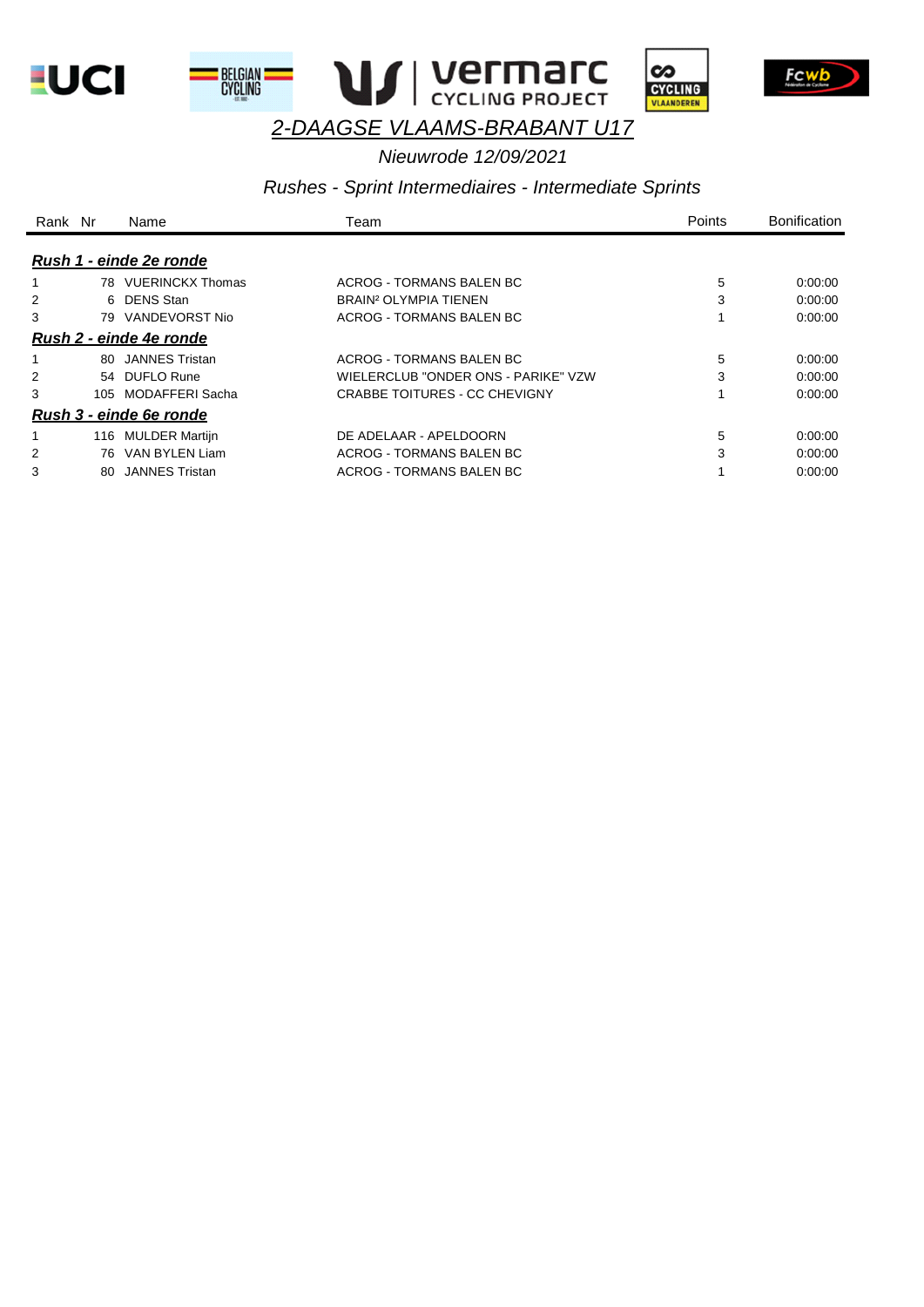









*Nieuwrode 12/09/2021* 

# *Bergklassement - GPM - Mountains Sprints*

| Rank Nr                 | Name                | Team                                     | Points |
|-------------------------|---------------------|------------------------------------------|--------|
| GPM 1 - 2e ronde        |                     |                                          |        |
|                         | 76 VAN BYLEN Liam   | ACROG - TORMANS BALEN BC                 | 5      |
| 2                       | 106 BERTON Noa      | <b>CT ATERTDAUL</b>                      | 3      |
| 3                       | 77 MEULEMANS Niel   | ACROG - TORMANS BALEN BC                 |        |
| GPM 2 - 3e ronde        |                     |                                          |        |
|                         | 106 BERTON Noa      | <b>CT ATERTDAUL</b>                      | 5      |
| 2                       | 76 VAN BYLEN Liam   | ACROG - TORMANS BALEN BC                 | 3      |
| 3                       | 71 VAN NESTE Viggo  | CANGURU - QTS - AIR COLLEGE CYCLING TEAM |        |
| GPM 3 - 4e ronde        |                     |                                          |        |
|                         | 80 JANNES Tristan   | ACROG - TORMANS BALEN BC                 | 5      |
| 2                       | 105 MODAFFERI Sacha | <b>CRABBE TOITURES - CC CHEVIGNY</b>     | 3      |
| 3                       | 54 DUFLO Rune       | WIELERCLUB "ONDER ONS - PARIKE" VZW      |        |
| <u>GPM 4 - 5e ronde</u> |                     |                                          |        |
|                         | 80 JANNES Tristan   | ACROG - TORMANS BALEN BC                 | 5      |
| 2                       | 105 MODAFFERI Sacha | <b>CRABBE TOITURES - CC CHEVIGNY</b>     | 3      |
| 3                       | 54 DUFLO Rune       | WIELERCLUB "ONDER ONS - PARIKE" VZW      |        |
| GPM 5 - 6e ronde        |                     |                                          |        |
|                         | 80 JANNES Tristan   | ACROG - TORMANS BALEN BC                 | 5      |
| 2                       | 105 MODAFFERI Sacha | <b>CRABBE TOITURES - CC CHEVIGNY</b>     | 3      |
| 3                       | 54 DUFLO Rune       | WIELERCLUB "ONDER ONS - PARIKE" VZW      |        |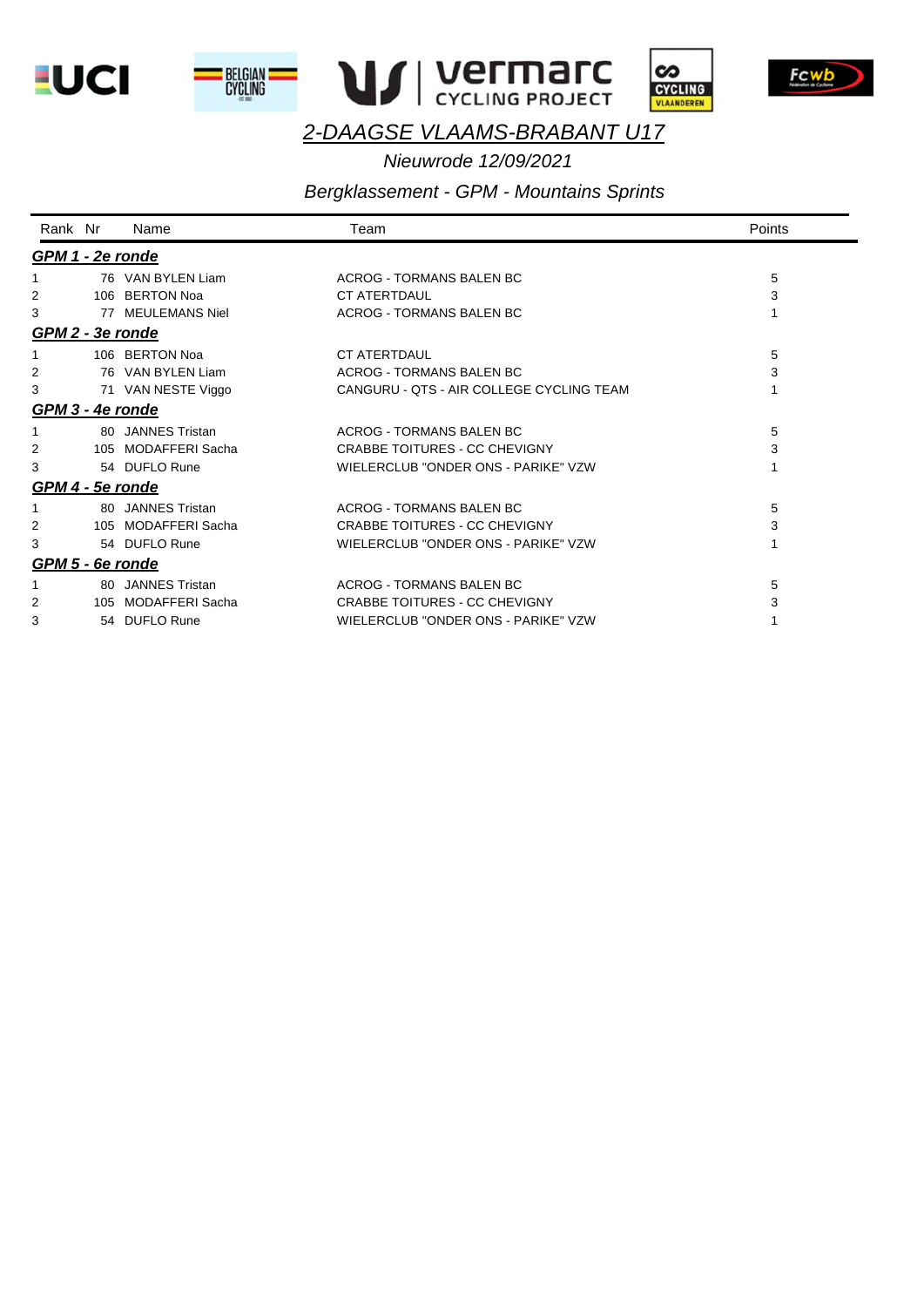









## *Ploegen klassement-Classement par équipes- Team Classification*

|                | Rank Team                               |   | Time    | <b>Places</b> | 1st rider |
|----------------|-----------------------------------------|---|---------|---------------|-----------|
| 1              | <b>ACROG - TORMANS BALEN BC</b>         | 3 | 4:42:51 | 14            |           |
| $\overline{2}$ | CANGURU - OTS - AIR COLLEGE CYCLING TEA | 3 | 4:42:51 | 36            | 9         |
| 3              | <b>HEIST CYCLING TEAM (HCT)</b>         | 3 | 4:42:51 | 44            | 2         |
| 4              | DE ADELAAR - APELDOORN                  | 3 | 4:42:51 | 47            | 8         |
| 5              | GAVERZICHT-BE-OKAY                      | 3 | 4:42:51 | 53            | 11        |
| 6              | SPORT EN STEUN - I FOPOLDSBURG          | 3 | 4:42:51 | 63            | 6         |
| 7              | <b>VLAAMS-BRABANT PROV. SELECTIE</b>    | 3 | 4:42:51 | 74            | 4         |
| 8              | <b>BRAIN<sup>2</sup> OLYMPIA TIENEN</b> | 3 | 4:42:51 | 75            | 20        |
| 9              | WIELERCLUB "ONDER ONS - PARIKE" VZW     | 3 | 4:42:51 | 84            | 16        |
| 10             | <b>TEAM KEMPEN</b>                      | 3 | 4:42:51 | 95            | 5         |
| 11             | <b>CRABBE TOITURES - CC CHEVIGNY</b>    | 3 | 4:42:51 | 105           | 19        |
| 12             | YOUNG CYCLING TALENT D&D                | 3 | 4:42:51 | 115           | 26        |
| 13             | ENTENTE CYCLISTE DE WALLONIE            | 3 | 4:42:51 | 127           | 38        |
| 14             | <b>UC DIPPACH</b>                       | 3 | 4:42:51 | 141           | 18        |
| 15             | WK NOORD-WEST-BRABANT                   | 3 | 4:42:51 | 149           | 40        |
| 16             | VZW WP DE MOLENSPURTERS MEULEBEKE       | 3 | 4:42:51 | 150           | 36        |
| 17             | <b>MAES CT GLABBEEK</b>                 | 3 | 4:42:51 | 163           | 43        |
| 18             | VAN MOER LOGISTICS CYCLING TEAM         | 3 | 4:44:40 | 185           | 50        |
| 19             | <b>WAC TEAM</b>                         | 3 | 4:44:47 | 208           | 58        |
| 20             | CYCLING TEAM LUC WALLAYS - JONGE RENNE  | 3 | 4:44:51 | 177           | 32        |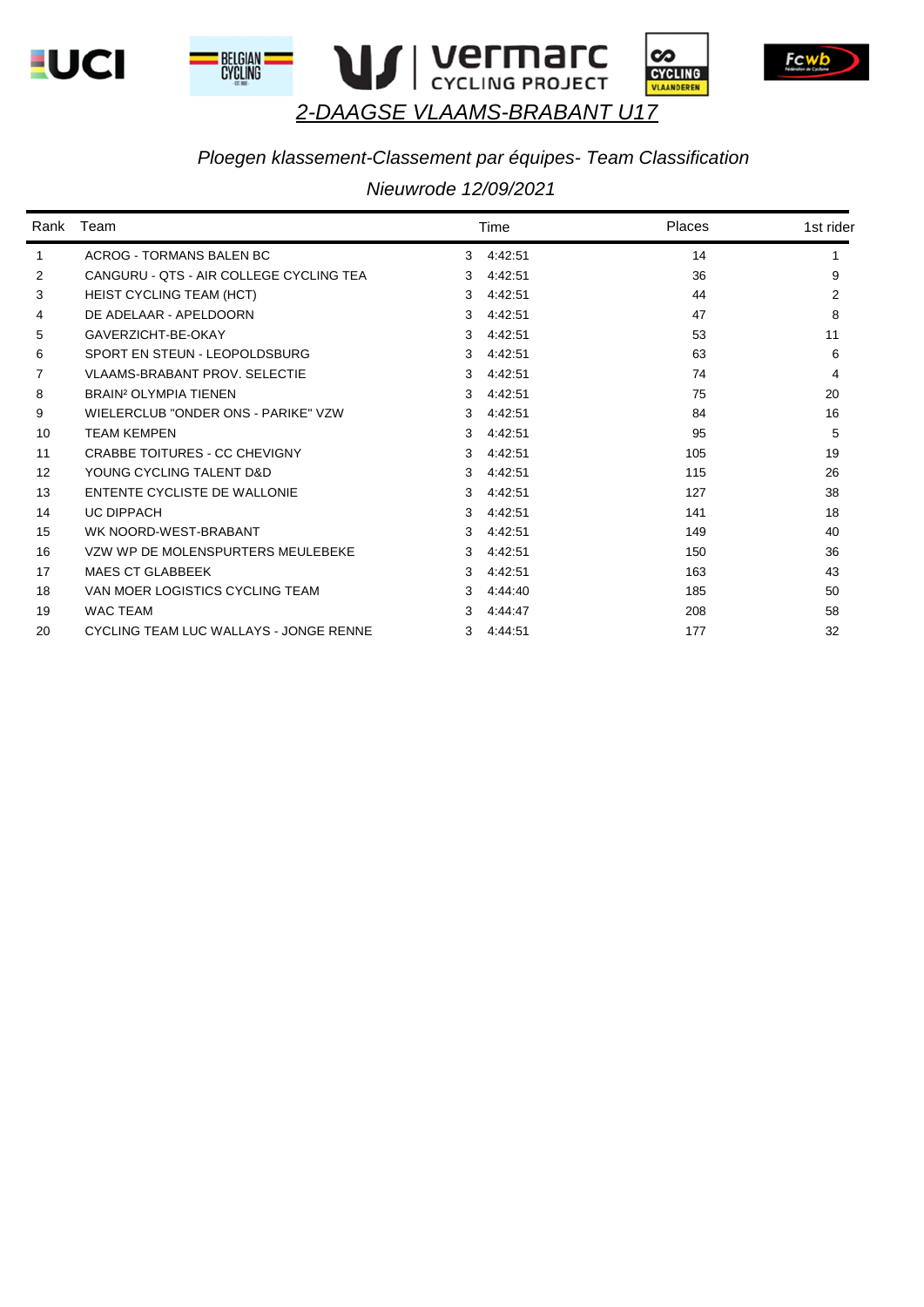









*Beste Regionale Renner - Meilleur Regionaux - Best regional rider*

|                |    | Rang Rugnr Naam          |              | Ploeg - Equip                            | Tijd    |
|----------------|----|--------------------------|--------------|------------------------------------------|---------|
| $\mathbf{1}$   | 77 | <b>MEULEMANS Niel</b>    | BEL 20050112 | ACROG - TORMANS BALEN BC                 | 1:34:17 |
| 2              | 32 | <b>HUYSMANS Nolan</b>    | BEL 20060107 | <b>VLAAMS-BRABANT PROV. SELECTIE</b>     | 1:34:17 |
| 3              |    | 26 BUYL Roan             | BEL 20050324 | JONGE RAKKERS VOLLEZELE                  | 1:34:17 |
| 4              |    | 54 DUFLO Rune            | BEL 20050415 | WIELERCLUB "ONDER ONS - PARIKE" VZW      | 1:34:17 |
| 5              | 9  | <b>SPRIMONT Fabian</b>   | BEL 20060108 | <b>BRAIN<sup>2</sup> OLYMPIA TIENEN</b>  | 1:34:17 |
| 6              | 6  | <b>DENS Stan</b>         | BEL 20050424 | <b>BRAIN<sup>2</sup> OLYMPIA TIENEN</b>  | 1:34:17 |
| $\overline{7}$ | 21 | <b>WUYTS Arno</b>        | BEL 20060824 | YOUNG CYCLING TALENT D&D                 | 1:34:17 |
| 8              | 33 | <b>GOEMAES Tuur</b>      | BEL 20060828 | <b>VLAAMS-BRABANT PROV. SELECTIE</b>     | 1:34:17 |
| 9              |    | 7 VANDER ELST Daan       | BEL 20050630 | <b>BRAIN<sup>2</sup> OLYMPIA TIENEN</b>  | 1:34:17 |
| 10             | 27 | <b>LAUWEREYS Jente</b>   | BEL 20050805 | <b>JONGE RAKKERS VOLLEZELE</b>           | 1:34:17 |
| 11             | 22 | <b>TORFS Loek</b>        | BEL 20050613 | YOUNG CYCLING TALENT D&D                 | 1:34:17 |
| 12             | 16 | <b>CRABBE Tom</b>        | BEL 20050602 | WK NOORD-WEST-BRABANT                    | 1:34:17 |
| 13             | 1  | <b>BOSCH Robbin</b>      | BEL 20050907 | <b>MAES CT GLABBEEK</b>                  | 1:34:17 |
| 14             | 15 | <b>PALAN Tomas</b>       | CZE 20050130 | ROYAL CUREGHEM SPORTIEF VZW              | 1:34:17 |
| 15             | 18 | VAN DEN TROOST Witse     | BEL 20050226 | WK NOORD-WEST-BRABANT                    | 1:34:17 |
| 16             |    | 24 TIRRY Arthur          | BEL 20051029 | YOUNG CYCLING TALENT D&D                 | 1:34:17 |
| 17             | 73 | <b>HEYMANS Yarno</b>     | BEL 20051231 | CANGURU - QTS - AIR COLLEGE CYCLING TEAM | 1:34:17 |
| 18             |    | 20 VISSERS Kyano         | BEL 20051017 | WK NOORD-WEST-BRABANT                    | 1:34:17 |
| 19             |    | 2 COX Felix              | BEL 20050103 | <b>MAES CT GLABBEEK</b>                  | 1:34:17 |
| 20             |    | 78 VUERINCKX Thomas      | BEL 20051114 | <b>ACROG - TORMANS BALEN BC</b>          | 1:34:17 |
| 21             | 5  | <b>NIJS Milan</b>        | BEL 20061022 | <b>MAES CT GLABBEEK</b>                  | 1:34:32 |
| 22             | 12 | DE GEETER Alexander      | BEL 20050316 | ROYAL CUREGHEM SPORTIEF VZW              | 1:36:06 |
| 23             |    | 40 VAN DESSEL Briek      | BEL 20060527 | SPORT EN STEUN - LEOPOLDSBURG            | 1:36:06 |
| 24             | 8  | <b>BOSMANS Thibau</b>    | BEL 20060414 | <b>BRAIN<sup>2</sup> OLYMPIA TIENEN</b>  | 1:36:06 |
| 25             | 19 | <b>VAN MULDERS Niels</b> | BEL 20060104 | WK NOORD-WEST-BRABANT                    | 1:36:06 |
| 26             | 10 | STUYVEN Yorben           | BEL 20060929 | <b>BRAIN<sup>2</sup> OLYMPIA TIENEN</b>  | 1:36:06 |
| 27             | 25 | <b>HUBIN Tibe</b>        | BEL 20051030 | YOUNG CYCLING TALENT D&D                 | 1:38:59 |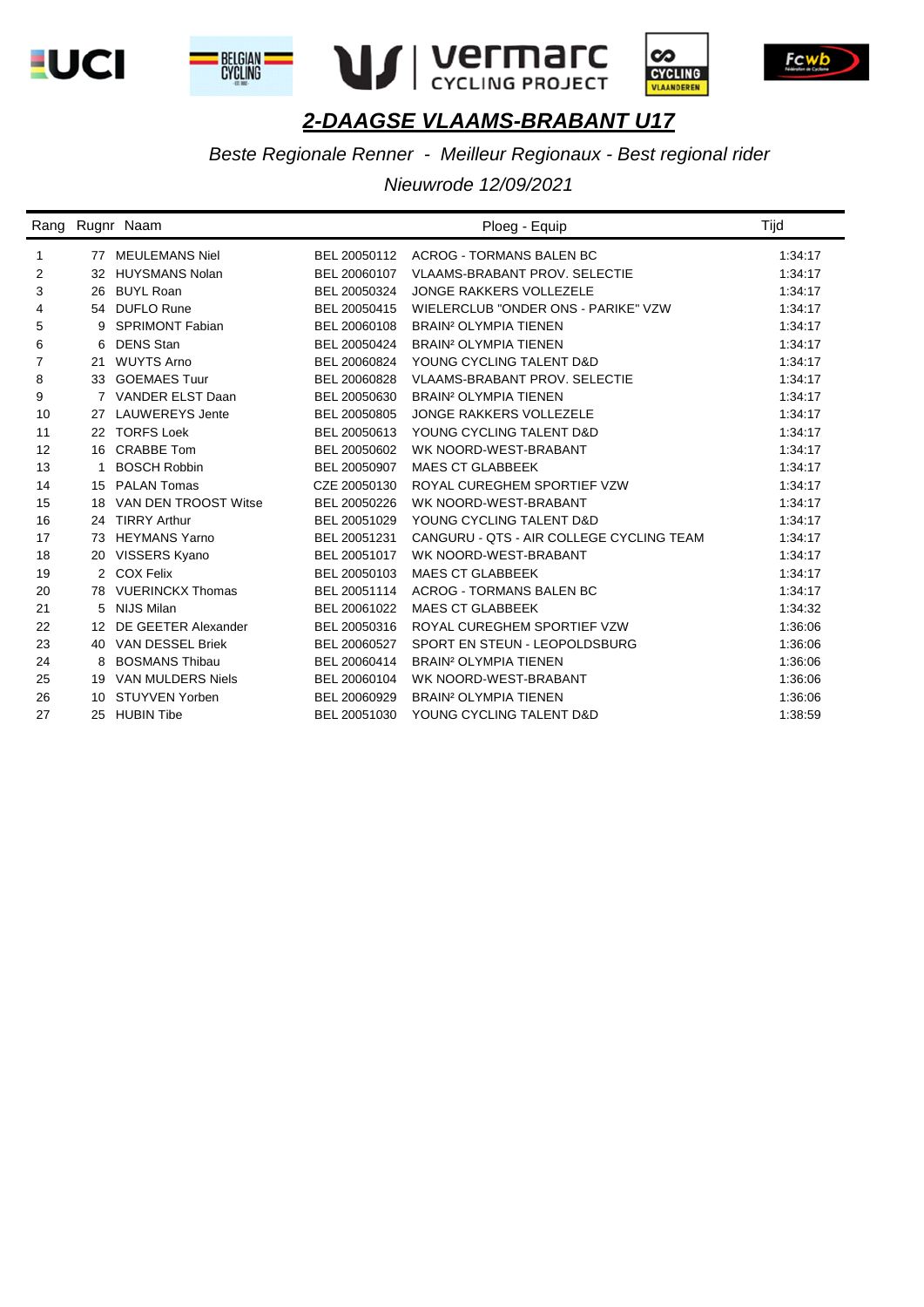









*Opgaves - Abandons - DNF*

| Rugnr | Naam-Nom                         |            | Ploeg-Equipe   |                                            |
|-------|----------------------------------|------------|----------------|--------------------------------------------|
|       | DNS - Niet gestart - Non partant |            |                |                                            |
| 11    | <b>SEMPELS Vik</b>               | <b>BEL</b> | 101 046 403 48 | ROYAL CUREGHEM SPORTIEF VZW                |
| 34    | NOËTH Xabi                       | <b>BEL</b> | 101 157 815 07 | <b>VLAAMS-BRABANT PROV. SELECTIE</b>       |
|       | DNF - Opgave - Abandon           |            |                |                                            |
| 3     | <b>VERHEYEN Lander</b>           | <b>BEL</b> | 100 651 384 13 | <b>MAES CT GLABBEEK</b>                    |
| 13    | <b>SCHATS Casey</b>              | <b>BEL</b> | 100 989 865 61 | ROYAL CUREGHEM SPORTIEF VZW                |
| 14    | <b>DORIAN Seghers</b>            | <b>BEL</b> | 101 126 999 37 | ROYAL CUREGHEM SPORTIEF VZW                |
| 28    | <b>VANDENABEELE Kobe</b>         | <b>BEL</b> | 100 651 084 04 | <b>JONGE RAKKERS VOLLEZELE</b>             |
| 29    | VAN DEN EEDE Marco               | <b>BEL</b> | 101 179 570 34 | <b>JONGE RAKKERS VOLLEZELE</b>             |
| 31    | DE PAGE Milan                    | <b>BEL</b> | 100 651 106 26 | <b>VLAAMS-BRABANT PROV. SELECTIE</b>       |
| 37    | <b>BONNE</b> Jeroom              | <b>BEL</b> | 100 651 530 62 | SPORT EN STEUN - LEOPOLDSBURG              |
| 43    | VAN DER LOOIJ Yintse             | <b>BEL</b> | 100 905 546 35 | VAN MOER LOGISTICS CYCLING TEAM            |
| 46    | <b>TAS Servaas</b>               | <b>BEL</b> | 101 134 786 64 | ALFASUN ALFACOOL CYCLING TEAM              |
| 48    | DE STERCKE Lander                | <b>BEL</b> | 100 651 399 28 | ALFASUN ALFACOOL CYCLING TEAM              |
| 49    | VAN HAMME Rhune                  | <b>BEL</b> | 101 184 084 86 | ALFASUN ALFACOOL CYCLING TEAM              |
| 50    | <b>CHRISTIAENS Niels</b>         | <b>BEL</b> | 100 650 891 05 | ALFASUN ALFACOOL CYCLING TEAM              |
| 59    | <b>VERSCHAEVE Arno</b>           | <b>BEL</b> | 101 157 938 33 | VZW WP DE MOLENSPURTERS MEULEBEKE          |
| 61    | <b>VANTHUYNE Seppe</b>           | <b>BEL</b> | 101 070 438 27 | CYCLING TEAM LUC WALLAYS - JONGE RENNERS R |
| 66    | <b>BAUDEWIJNS Cédric</b>         | <b>BEL</b> | 100 650 887 01 | GAVERZICHT-BE-OKAY                         |
| 84    | <b>MERTENS Anton</b>             | <b>BEL</b> | 100 651 560 92 | <b>TEAM KEMPEN</b>                         |
| 97    | <b>CREETEN Antonin</b>           | <b>BEL</b> | 101 045 472 87 | ENTENTE CYCLISTE DE WALLONIE               |
| 100   | <b>VALENTIN Antoine</b>          | <b>BEL</b> | 101 102 336 12 | ENTENTE CYCLISTE DE WALLONIE               |
| 101   | <b>DOYEN Luka</b>                | <b>BEL</b> | 101 047 106 72 | <b>CRABBE TOITURES - CC CHEVIGNY</b>       |
| 107   | STROESSER Jonas                  | <b>LUX</b> | 100 350 143 54 | CT ATERTDAUL                               |
| 109   | <b>KERRENS Alex</b>              | <b>LUX</b> | 100 958 602 32 | <b>CT ATERTDAUL</b>                        |
| 112   | <b>DONJON Finlay</b>             | <b>GBR</b> | 100 846 574 39 | <b>UC DIPPACH</b>                          |
|       |                                  |            |                |                                            |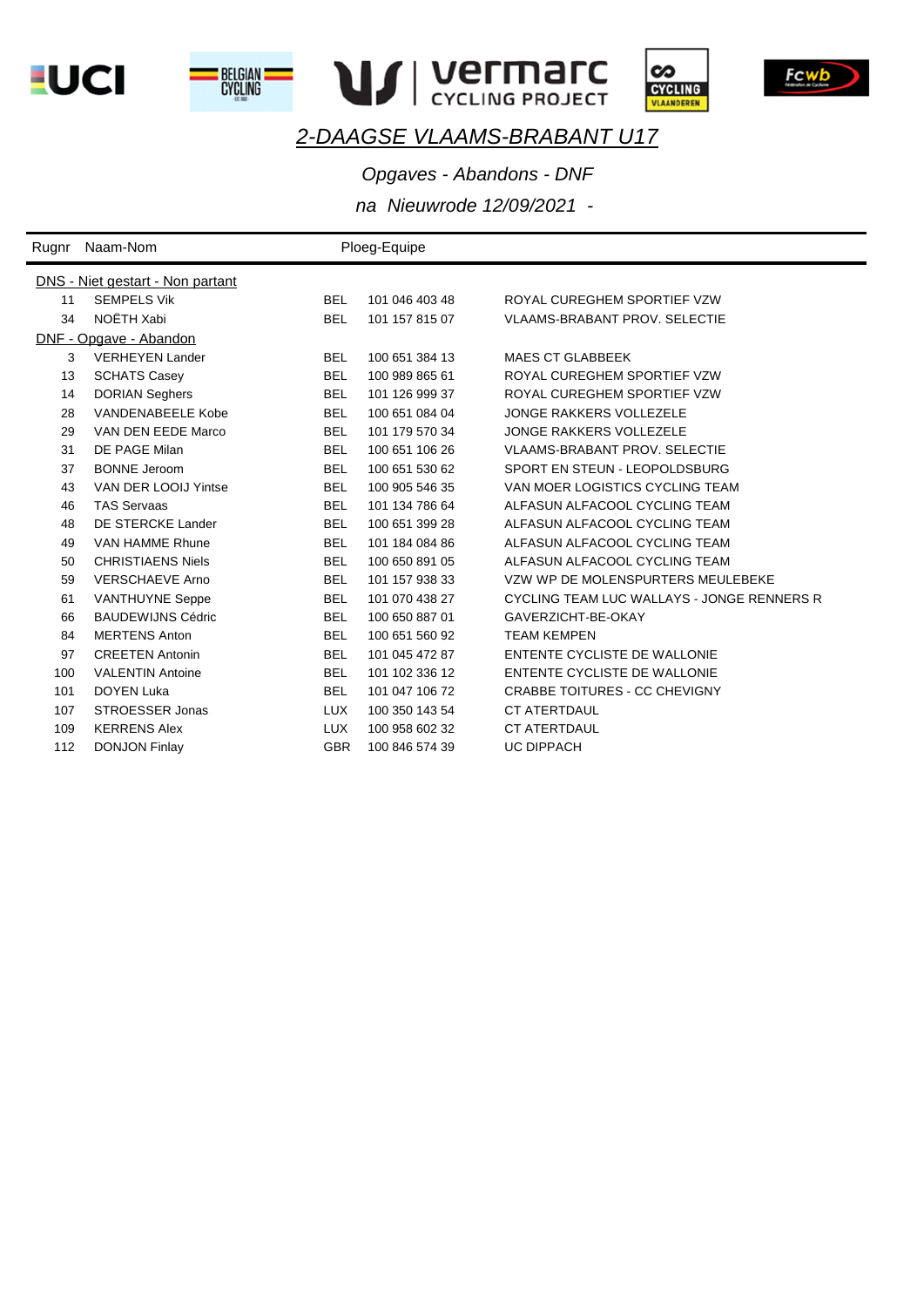

BELGIAN I<br>CYCLING





Fcwb

## 2-DAAGSE VLAAMS-BRABANT U17

### Algemeen individueel klassement- Classement individuel général -**General Classification**

#### na Nieuwrode 12/09/2021 -

|              | Rank Nr  |   | UCI ID                              | Name                                     | Team                                    | Time    | Gap                |
|--------------|----------|---|-------------------------------------|------------------------------------------|-----------------------------------------|---------|--------------------|
| $\mathbf{1}$ | 72       |   |                                     | BEL 100 651 227 50 VANEECKHOUTTE Victor  | CANGURU - QTS - AIR COLLEGE CYCLING     | 3:13:00 | 0:00:00            |
| 2            | 94       | J | BEL 100 651 337 63 VAN DYCK Jarne   |                                          | <b>HEIST CYCLING TEAM (HCT)</b>         | 3:13:01 | 0:00:01            |
| 3            | $32 * J$ |   | BEL 100 731 166 61 HUYSMANS Nolan   |                                          | VLAAMS-BRABANT PROV. SELECTIE           | 3:13:01 | 0:00:01            |
| 4            | 76       |   | BEL 100 650 938 52 VAN BYLEN Liam   |                                          | ACROG - TORMANS BALEN BC                | 3:13:01 | 0:00:01            |
| 5            | 71       |   | BEL 100 650 975 89 VAN NESTE Viggo  |                                          | CANGURU - QTS - AIR COLLEGE CYCLING     | 3:13:01 | 0:00:01            |
| 6            | 39       |   | BEL 100 758 323 58 HERMANS War      |                                          | SPORT EN STEUN - LEOPOLDSBURG           | 3:13:01 | 0:00:01            |
| 7            | 111      |   |                                     |                                          | UC DIPPACH                              |         |                    |
|              |          |   | LUX 100 350 033 41 BERNS Mats       |                                          |                                         | 3:13:01 | 0:00:01            |
| 8            | $6*$     |   | BEL 100 650 993 10 DENS Stan        |                                          | BRAIN <sup>2</sup> OLYMPIA TIENEN       | 3:13:01 | 0:00:01            |
| 9            | 69       |   | BEL 100 726 459 10 DESMET Miguel    |                                          | GAVERZICHT-BE-OKAY                      | 3:13:01 | 0:00:01<br>0:00:01 |
| 10           | 68       |   |                                     | BEL 100 650 946 60 DESIMPELAERE Arne     | GAVERZICHT-BE-OKAY                      | 3:13:01 |                    |
| 11           | 54 *     |   | BEL 100 650 987 04 DUFLO Rune       |                                          | WIELERCLUB "ONDER ONS - PARIKE" VZW     | 3:13:01 | 0:00:01            |
| 12           | 74       | J | BEL 100 723 855 25 DE LEYN Matthé   |                                          | CANGURU - QTS - AIR COLLEGE CYCLING     | 3:13:01 | 0:00:01            |
| 13           | 116      |   | NED 100 457 612 47 MULDER Martijn   |                                          | DE ADELAAR - APELDOORN                  | 3:13:01 | 0:00:01            |
| 14           | 82       |   | BEL 100 651 027 44 CUYLITS Mauro    |                                          | <b>TEAM KEMPEN</b>                      | 3:13:01 | 0:00:01            |
| 15           | 38       |   | BEL 100 651 101 21 EEMAN Kamiel     |                                          | SPORT EN STEUN - LEOPOLDSBURG           | 3:13:01 | 0:00:01            |
| 16           | 105      |   | BEL 100 998 479 42 MODAFFERI Sacha  |                                          | CRABBE TOITURES - CC CHEVIGNY           | 3:13:01 | 0:00:01            |
| 17           | $9*J$    |   | BEL 100 651 311 37 SPRIMONT Fabian  |                                          | <b>BRAIN<sup>2</sup> OLYMPIA TIENEN</b> | 3:13:01 | 0:00:01            |
| 18           | $26*$    |   | BEL 100 650 967 81 BUYL Roan        |                                          | JONGE RAKKERS VOLLEZELE                 | 3:13:01 | 0:00:01            |
| 19           | $77*$    |   | BEL 100 758 175 07 MEULEMANS Niel   |                                          | ACROG - TORMANS BALEN BC                | 3:13:01 | 0:00:01            |
| 20           | 95       |   | BEL 100 950 705 89 DUTS Cisse       |                                          | <b>HEIST CYCLING TEAM (HCT)</b>         | 3:13:01 | 0:00:01            |
| 21           | 36       |   | BEL 100 934 169 43 CONINCKX Liam    |                                          | SPORT EN STEUN - LEOPOLDSBURG           | 3:13:01 | 0:00:01            |
| 22           | 58       |   | BEL 101 136 976 23 LEMAN Seppe      |                                          | VZW WP DE MOLENSPURTERS MEULEBEK        | 3:13:01 | 0:00:01            |
| 23           | $33*$ J  |   | BEL 100 651 528 60 GOEMAES Tuur     |                                          | VLAAMS-BRABANT PROV. SELECTIE           | 3:13:01 | 0:00:01            |
| 24           | 93       |   | BEL 100 650 977 91 VAN DIJCK Victor |                                          | HEIST CYCLING TEAM (HCT)                | 3:13:01 | 0:00:01            |
| 25           | 35       | J |                                     | BEL 100 910 729 77 STROEYKENS Seppe      | VLAAMS-BRABANT PROV. SELECTIE           | 3:13:01 | 0:00:01            |
| 26           | 106      |   | LUX 100 349 977 82 BERTON Noa       |                                          | CT ATERTDAUL                            | 3:13:01 | 0:00:01            |
| 27           | 52       | J |                                     | BEL 100 803 161 82 DELESTRAIT Tommy      | WIELERCLUB "ONDER ONS - PARIKE" VZW     | 3:13:01 | 0:00:01            |
| 28           | $16*$    |   | BEL 100 651 035 52 CRABBE Tom       |                                          | WK NOORD-WEST-BRABANT                   | 3:13:01 | 0:00:01            |
| 29           | $22*$    |   | BEL 100 651 041 58 TORFS Loek       |                                          | YOUNG CYCLING TALENT D&D                | 3:13:01 | 0:00:01            |
| 30           | 99       |   | BEL 100 824 438 19 DEBAYE Emilien   |                                          | ENTENTE CYCLISTE DE WALLONIE            | 3:13:01 | 0:00:01            |
| 31           | 102      | J | BEL 100 783 173 76 WARRANT Robin    |                                          | CRABBE TOITURES - CC CHEVIGNY           | 3:13:01 | 0:00:01            |
| 32           | 119      |   | NED 100 700 066 01 VENEMA Lance     |                                          | DE ADELAAR - APELDOORN                  | 3:13:01 | 0:00:01            |
| 33           | 79       | J | BEL 100 926 253 81 VANDEVORST Nio   |                                          | ACROG - TORMANS BALEN BC                | 3:13:01 | 0:00:01            |
| 34           | 91       |   | BEL 100 651 134 54 CLERX Ferre      |                                          | HEIST CYCLING TEAM (HCT)                | 3:13:01 | 0:00:01            |
| 35           | $1^*$    |   | BEL 100 651 124 44 BOSCH Robbin     |                                          | <b>MAES CT GLABBEEK</b>                 | 3:13:01 | 0:00:01            |
| 36           | 64       | J | BEL 101 103 297 03 CAPPON Staf      |                                          | CYCLING TEAM LUC WALLAYS - JONGE RE     | 3:13:01 | 0:00:01            |
| 37           | 55       |   | BEL 100 650 960 74 NEERINCKX Sam    |                                          | WIELERCLUB "ONDER ONS - PARIKE" VZW     | 3:13:01 | 0:00:01            |
| 38           | 78 *     |   |                                     | BEL 100 651 194 17 VUERINCKX Thomas      | ACROG - TORMANS BALEN BC                | 3:13:01 | 0:00:01            |
| 39           | $7^*$    |   |                                     | BEL 100 651 058 75 VANDER ELST Daan      | <b>BRAIN<sup>2</sup> OLYMPIA TIENEN</b> | 3:13:01 | 0:00:01            |
| 40           | 120      |   | NED 100 891 382 33 LUBBERS Melle    |                                          | DE ADELAAR - APELDOORN                  | 3:13:01 | 0:00:01            |
| 41           | $21^*$ J |   | BEL 101 150 631 01 WUYTS Arno       |                                          | YOUNG CYCLING TALENT D&D                | 3:13:01 | 0:00:01            |
| 42           | 51       |   | BEL 100 650 898 12 BAERT Basiel     |                                          | WIELERCLUB "ONDER ONS - PARIKE" VZW     | 3:13:01 | 0:00:01            |
| 43           | 89       |   | BEL 100 651 076 93 VAN SANDEN Kjell |                                          | <b>WAC TEAM</b>                         | 3:13:01 | 0:00:01            |
| 44           | 70       |   |                                     | BEL 101 151 430 24 SWERTVAEGHER Baptiste | GAVERZICHT-BE-OKAY                      | 3:13:01 | 0:00:01            |
| 45           | 60       | J |                                     | BEL 100 875 056 03 VERSTRAETE Jenthe     | VZW WP DE MOLENSPURTERS MEULEBEK        | 3:13:01 | 0:00:01            |
| 46           | 118      |   | NED 100 232 330 96 KEUR Sil         |                                          | DE ADELAAR - APELDOORN                  | 3:13:01 | 0:00:01            |
| 47           | 98       | J |                                     | BEL 101 024 947 29 ABRASSART Sascha      | ENTENTE CYCLISTE DE WALLONIE            | 3:13:01 | 0:00:01            |
| 48           | $18*$    |   |                                     | BEL 100 650 935 49 VAN DEN TROOST Witse  | WK NOORD-WEST-BRABANT                   | 3:13:01 | 0:00:01            |
| 49           | 44       | J | BEL 100 651 423 52 MEESSENS Jochen  |                                          | VAN MOER LOGISTICS CYCLING TEAM         | 3:13:01 | 0:00:01            |
| 50           | 67       |   |                                     | BEL 101 110 382 07 DOUTERLUNGNE Kobe     | GAVERZICHT-BE-OKAY                      | 3:13:01 | 0:00:01            |
| 51           | 103      | J | BEL 100 934 656 45 LEJEUNE Aurélien |                                          | <b>CRABBE TOITURES - CC CHEVIGNY</b>    | 3:13:01 | 0:00:01            |
| 52           | 57       |   | BEL 100 651 085 05 COOLS Luka       |                                          | VZW WP DE MOLENSPURTERS MEULEBEK        | 3:13:01 | 0:00:01            |
| 53           | 108      |   | LUX 100 350 038 46 URY Fynn         |                                          | CT ATERTDAUL                            | 3:13:01 | 0:00:01            |
| 54           | 85       | J |                                     | BEL 100 651 579 14 GYSBRECHTS Thijn      | <b>TEAM KEMPEN</b>                      | 3:13:01 | 0.00:01            |
| 55           | 81       |   | BEL 100 650 889 03 CAMBRÉ Seppe     |                                          | TEAM KEMPEN                             | 3:13:01 | 0:00:01            |
| 56           | 117      | J | NED 100 231 704 52 OORD Levi        |                                          | DE ADELAAR - APELDOORN                  | 3:13:01 | 0:00:01            |
| 57           | 114      |   | IRL 100 531 035 41 FOLEY Jack       |                                          | UC DIPPACH                              | 3:13:01 | 0:00:01            |
| 58           | 96       | J | BEL 100 972 767 35 DEVALLEE Mathéo  |                                          | ENTENTE CYCLISTE DE WALLONIE            | 3:13:01 | 0:00:01            |
| 59           | $15*$    |   | CZE 100 976 651 39 PALAN Tomas      |                                          | ROYAL CUREGHEM SPORTIEF VZW             | 3:13:01 | 0.00:01            |
| 60           | $24*$    |   | BEL 100 651 180 03 TIRRY Arthur     |                                          | YOUNG CYCLING TALENT D&D                | 3:13:01 | 0:00:01            |
| 61           | $73*$    |   | BEL 100 651 231 54 HEYMANS Yarno    |                                          | CANGURU - QTS - AIR COLLEGE CYCLING     | 3:13:01 | 0:00:01            |
| 62           | 45       | J | NED 100 930 246 00 LUITEN Teis      |                                          | VAN MOER LOGISTICS CYCLING TEAM         | 3:13:01 | 0:00:01            |
|              |          |   |                                     |                                          |                                         |         |                    |







**EASYKIT** 

e zelfboi





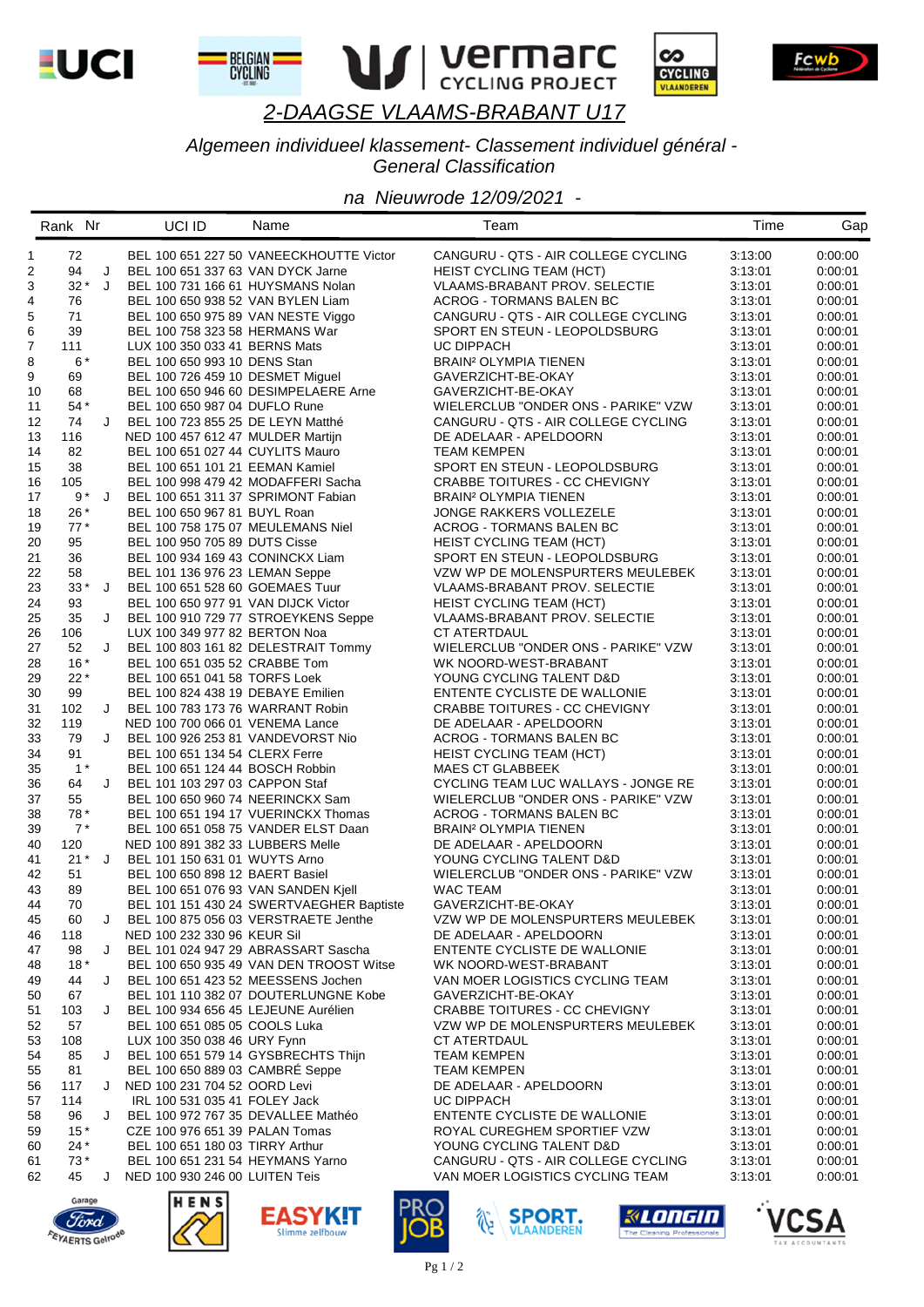

BELGIAN I<br>CYCLING





Fcwb

### *2-DAAGSE VLAAMS-BRABANT U17*

### *Algemeen individueel klassement- Classement individuel général - General Classification*

|    | Rank Nr |         | UCI ID                              | Name                                   | Team                                    | Time    | Gap     |
|----|---------|---------|-------------------------------------|----------------------------------------|-----------------------------------------|---------|---------|
| 63 | $20*$   |         | BEL 100 651 167 87 VISSERS Kyano    |                                        | WK NOORD-WEST-BRABANT                   | 3:13:01 | 0:00:01 |
| 64 | 80      | J       | BEL 100 651 549 81 JANNES Tristan   |                                        | <b>ACROG - TORMANS BALEN BC</b>         | 3:13:01 | 0:00:01 |
| 65 | 4       | J       | BEL 100 861 946 85 JANSSENS Yorhan  |                                        | <b>MAES CT GLABBEEK</b>                 | 3:13:01 | 0:00:01 |
| 66 | 87      |         | BEL 101 121 272 33 JANSSEN Siebe    |                                        | <b>WAC TEAM</b>                         | 3:13:01 | 0.00.01 |
| 67 | 113     |         | LUX 101 090 944 66 KORVA Oliver     |                                        | <b>UC DIPPACH</b>                       | 3:13:01 | 0.00.01 |
| 68 | $2*$    |         | BEL 100 780 287 03 COX Felix        |                                        | <b>MAES CT GLABBEEK</b>                 | 3:13:01 | 0:00:01 |
| 69 | 53      |         | BEL 100 714 387 63 DHEERE Joab      |                                        | WIELERCLUB "ONDER ONS - PARIKE" VZW     | 3:13:14 | 0:00:14 |
| 70 | 75      |         | BEL 100 650 929 43 BRAL Milan       |                                        | CANGURU - QTS - AIR COLLEGE CYCLING     | 3:13:14 | 0:00:14 |
| 71 | 62      |         | BEL 100 712 948 79 PRINZIE Brent    |                                        | CYCLING TEAM LUC WALLAYS - JONGE RE     | 3:13:14 | 0:00:14 |
| 72 | $5^*$ J |         | BEL 100 651 582 17 NIJS Milan       |                                        | <b>MAES CT GLABBEEK</b>                 | 3:13:16 | 0:00:16 |
| 73 | 65      |         | BEL 100 650 916 30 VANDAMME Axel    |                                        | CYCLING TEAM LUC WALLAYS - JONGE RE     | 3:14:48 | 0:01:48 |
| 74 | 23      |         |                                     | BEL 100 650 895 09 LAMBRECHTS Brian    | YOUNG CYCLING TALENT D&D                | 3:14:50 | 0:01:50 |
| 75 | 63      |         | BEL 101 067 839 47 COUDRON Maxime   |                                        | CYCLING TEAM LUC WALLAYS - JONGE RE     | 3:14:50 | 0:01:50 |
| 76 | 56      | J       | BEL 100 723 827 94 MOEYKENS Matteo  |                                        | VZW WP DE MOLENSPURTERS MEULEBEK        | 3:14:50 | 0:01:50 |
| 77 | $8*$    | J       | BEL 100 651 402 31 BOSMANS Thibau   |                                        | <b>BRAIN<sup>2</sup> OLYMPIA TIENEN</b> | 3:14:50 | 0:01:50 |
| 78 | $10*$   | J       | BEL 100 675 533 09 STUYVEN Yorben   |                                        | <b>BRAIN<sup>2</sup> OLYMPIA TIENEN</b> | 3:14:50 | 0:01:50 |
| 79 | $19*$   |         |                                     | BEL 100 651 309 35 VAN MULDERS Niels   | WK NOORD-WEST-BRABANT                   | 3:14:50 | 0:01:50 |
| 80 | 17      | $\cdot$ | BEL 100 651 412 41 LONGIN Cisse     |                                        | WK NOORD-WEST-BRABANT                   | 3:14:50 | 0:01:50 |
| 81 | $40*$   | J       | BEL 100 645 751 06 VAN DESSEL Briek |                                        | SPORT EN STEUN - LEOPOLDSBURG           | 3:15:10 | 0:02:10 |
| 82 | $12*$   |         |                                     | BEL 100 989 103 75 DE GEETER Alexander | ROYAL CUREGHEM SPORTIEF VZW             | 3:15:15 | 0:02:15 |
| 83 | 41      |         |                                     | BEL 100 972 715 80 DEPRAETERE Simon    | VAN MOER LOGISTICS CYCLING TEAM         | 3:15:16 | 0:02:16 |
| 84 | 104     |         | BEL 101 108 779 53 DANIELS Stef     |                                        | <b>CRABBE TOITURES - CC CHEVIGNY</b>    | 3:15:16 | 0:02:16 |
| 85 | 86      |         | BEL 100 836 688 47 BOSMANS Ferre    |                                        | <b>WAC TEAM</b>                         | 3:15:23 | 0:02:23 |
| 86 | 83      |         | BEL 100 988 941 10 MEEUSEN Stan     |                                        | <b>TEAM KEMPEN</b>                      | 3:15:34 | 0:02:34 |
| 87 | 47      |         | BEL 101 072 863 27 CALLEBAUT Thibo  |                                        | ALFASUN ALFACOOL CYCLING TEAM           | 3:17:15 | 0:04:15 |
| 88 | 42      |         | BEL 100 970 261 51 BARNES Otis      |                                        | VAN MOER LOGISTICS CYCLING TEAM         | 3:17:23 | 0:04:23 |
| 89 | $25*$   |         | BEL 101 065 344 74 HUBIN Tibe       |                                        | YOUNG CYCLING TALENT D&D                | 3:18:05 | 0:05:05 |
| 90 | $27*$   |         | BEL 101 004 141 78 LAUWEREYS Jente  |                                        | <b>JONGE RAKKERS VOLLEZELE</b>          | 3:18:53 | 0:05:53 |
| 91 | 92      |         | BEL 101 103 301 07 VAN HOVE Lucas   |                                        | <b>HEIST CYCLING TEAM (HCT)</b>         | 3:23:11 | 0:10:11 |













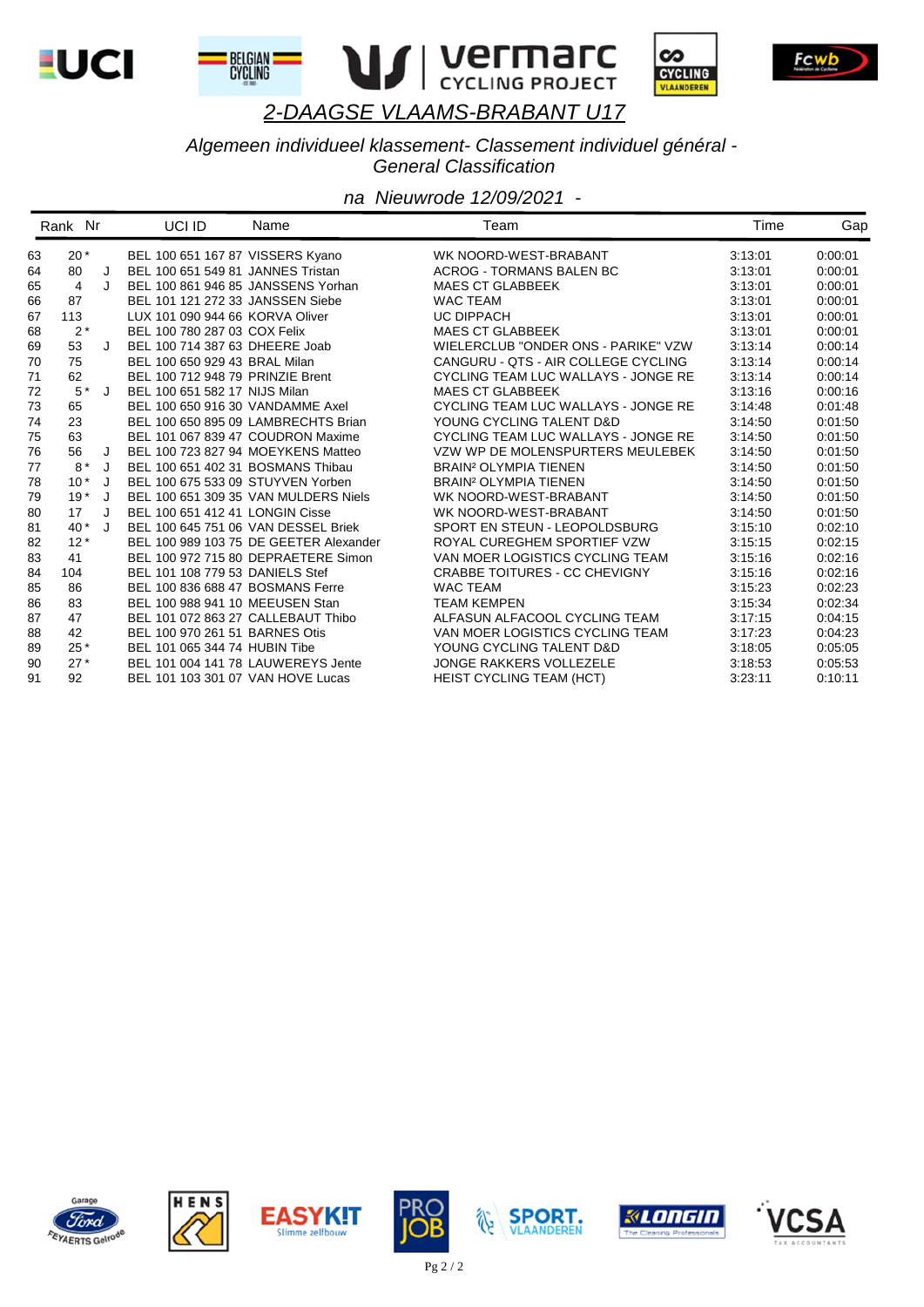









#### *Algemeen puntenklassement - Classement général aux points - General Points Classification*

|    |     | Rang Rugnr Naam-Nom         | Ploeg-Equipe                               | <b>Punten-Points</b> |
|----|-----|-----------------------------|--------------------------------------------|----------------------|
|    | 72  | <b>VANEECKHOUTTE Victor</b> | CANGURU - QTS - AIR COLLEGE CYCLING TEAM   | 15                   |
| 2  | 77  | <b>MEULEMANS Niel</b>       | <b>ACROG - TORMANS BALEN BC</b>            | 15                   |
| 3  |     | 94 VAN DYCK Jarne           | <b>HEIST CYCLING TEAM (HCT)</b>            | 15                   |
| 4  |     | 76 VAN BYLEN Liam           | ACROG - TORMANS BALEN BC                   | 15                   |
| 5  |     | 32 HUYSMANS Nolan           | <b>VLAAMS-BRABANT PROV. SELECTIE</b>       | 14                   |
| 6  | 71  | VAN NESTE Viggo             | CANGURU - QTS - AIR COLLEGE CYCLING TEAM   | 11                   |
|    |     | 79 VANDEVORST Nio           | <b>ACROG - TORMANS BALEN BC</b>            | 10                   |
| 8  |     | 6 DENS Stan                 | <b>BRAIN<sup>2</sup> OLYMPIA TIENEN</b>    | 9                    |
| 9  | 111 | <b>BERNS Mats</b>           | <b>UC DIPPACH</b>                          | 8                    |
| 10 |     | 82 CUYLITS Mauro            | <b>TEAM KEMPEN</b>                         | 8                    |
| 11 | 39  | <b>HERMANS War</b>          | SPORT EN STEUN - LEOPOLDSBURG              |                      |
| 12 |     | 26 BUYL Roan                | <b>JONGE RAKKERS VOLLEZELE</b>             | 6                    |
| 13 | 23  | <b>LAMBRECHTS Brian</b>     | YOUNG CYCLING TALENT D&D                   | 6                    |
| 14 | 116 | <b>MULDER Martijn</b>       | DE ADELAAR - APELDOORN                     | 5                    |
| 15 | 65  | VANDAMME Axel               | CYCLING TEAM LUC WALLAYS - JONGE RENNERS R | 4                    |
| 16 | 69  | <b>DESMET Miguel</b>        | GAVERZICHT-BE-OKAY                         | 2                    |
| 17 | 38  | EEMAN Kamiel                | SPORT EN STEUN - LEOPOLDSBURG              | 2                    |
| 18 | 68  | <b>DESIMPELAERE Arne</b>    | GAVERZICHT-BE-OKAY                         |                      |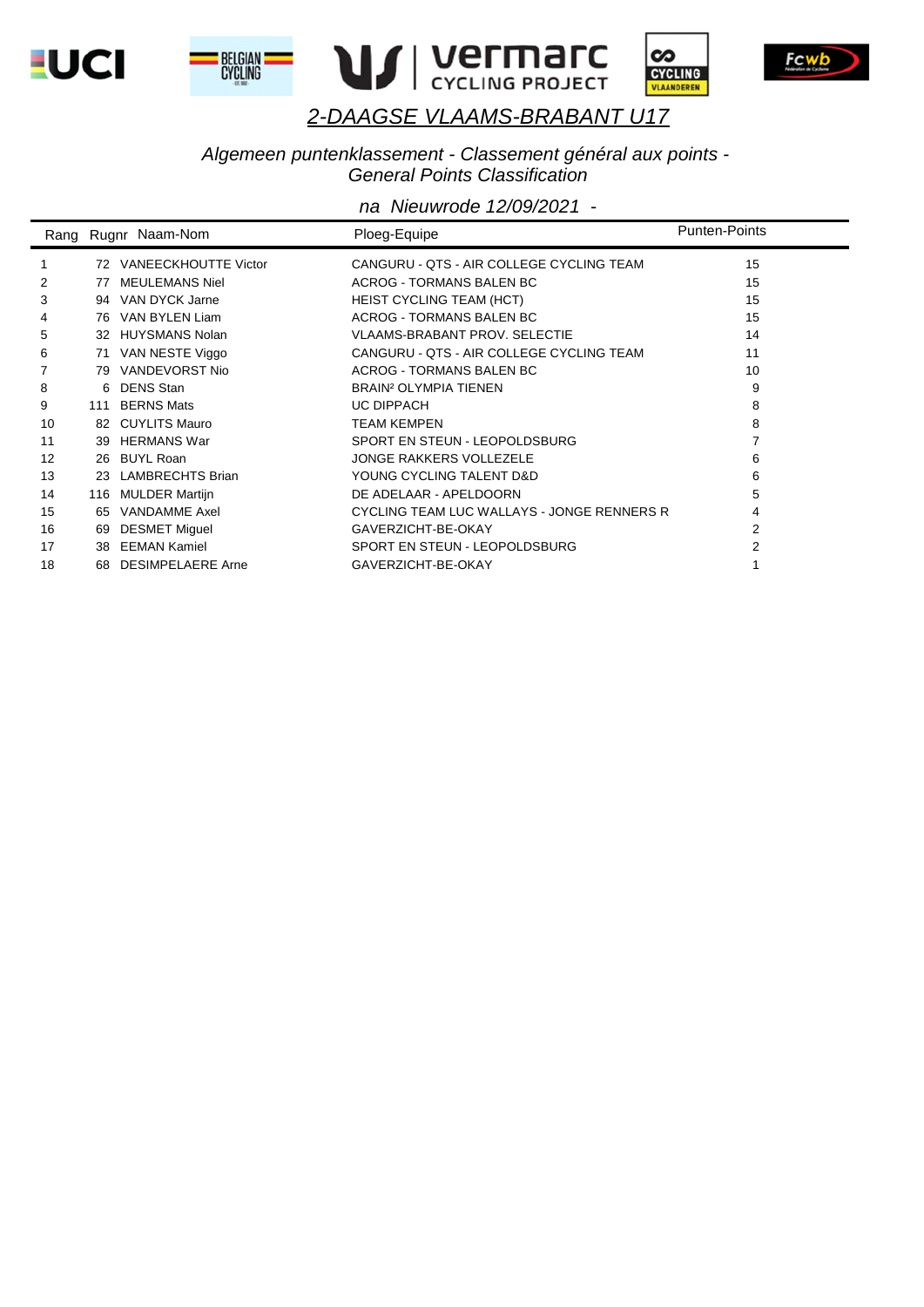









Algemeen Jongerenklassement - Classement Géneral du Meilleur Jeune -

**General Youth Classification** 

| Rank Nr      |   | UCI ID                                  | Name                                    | Team                                    | Time    | <b>Places</b> |
|--------------|---|-----------------------------------------|-----------------------------------------|-----------------------------------------|---------|---------------|
| $\mathbf{1}$ |   | 94 BEL 100 651 337 63 VAN DYCK Jarne    |                                         | HEIST CYCLING TEAM (HCT)                | 3:13:01 | 12            |
| 2            |   | 32 BEL 100 731 166 61 HUYSMANS Nolan    |                                         | <b>VLAAMS-BRABANT PROV. SELECTIE</b>    | 3:13:01 | 12            |
| 3            |   | 74 BEL 100 723 855 25 DE LEYN Matthé    |                                         | CANGURU - QTS - AIR COLLEGE CYCLI       | 3:13:01 | 35            |
| 4            | 9 | BEL 100 651 311 37 SPRIMONT Fabian      |                                         | <b>BRAIN<sup>2</sup> OLYMPIA TIENEN</b> | 3:13:01 | 40            |
| 5            |   | 33 BEL 100 651 528 60 GOEMAES Tuur      |                                         | <b>VLAAMS-BRABANT PROV. SELECTIE</b>    | 3:13:01 | 60            |
| 6            |   |                                         | 35 BEL 100 910 729 77 STROEYKENS Seppe  | <b>VLAAMS-BRABANT PROV. SELECTIE</b>    | 3:13:01 | 62            |
| 7            |   |                                         | 52 BEL 100 803 161 82 DELESTRAIT Tommy  | WIELERCLUB "ONDER ONS - PARIKE" V       | 3:13:01 | 63            |
| 8            |   | 102 BEL 100 783 173 76 WARRANT Robin    |                                         | <b>CRABBE TOITURES - CC CHEVIGNY</b>    | 3:13:01 | 76            |
| 9            |   | BEL 100 926 253 81 VANDEVORST Nio       |                                         | <b>ACROG - TORMANS BALEN BC</b>         | 3:13:01 | 78            |
| 10           |   | 64 BEL 101 103 297 03 CAPPON Staf       |                                         | CYCLING TEAM LUC WALLAYS - JONG         | 3:13:01 | 79            |
| 11           |   | 21 BEL 101 150 631 01 WUYTS Arno        |                                         | YOUNG CYCLING TALENT D&D                | 3:13:01 | 85            |
| 12           |   |                                         | 60 BEL 100 875 056 03 VERSTRAETE Jenthe | VZW WP DE MOLENSPURTERS MEULE           | 3:13:01 | 93            |
| 13           |   |                                         | 98 BEL 101 024 947 29 ABRASSART Sascha  | <b>ENTENTE CYCLISTE DE WALLONIE</b>     | 3:13:01 | 100           |
| 14           |   | 44 BEL 100 651 423 52 MEESSENS Jochen   |                                         | VAN MOER LOGISTICS CYCLING TEAM         | 3:13:01 | 105           |
| 15           |   | 103 BEL 100 934 656 45 LEJEUNE Aurélien |                                         | <b>CRABBE TOITURES - CC CHEVIGNY</b>    | 3:13:01 | 106           |
| 16           |   |                                         | 85 BEL 100 651 579 14 GYSBRECHTS Thijn  | <b>TEAM KEMPEN</b>                      | 3:13:01 | 111           |
| 17           |   | 117 NED 100 231 704 52 OORD Levi        |                                         | DE ADELAAR - APELDOORN                  | 3:13:01 | 114           |
| 18           |   | 96 BEL 100 972 767 35 DEVALLEE Mathéo   |                                         | ENTENTE CYCLISTE DE WALLONIE            | 3:13:01 | 115           |
| 19           |   | 45 NED 100 930 246 00 LUITEN Teis       |                                         | VAN MOER LOGISTICS CYCLING TEAM         | 3:13:01 | 124           |
| 20           |   | 80 BEL 100 651 549 81 JANNES Tristan    |                                         | <b>ACROG - TORMANS BALEN BC</b>         | 3:13:01 | 140           |
| 21           |   | 4 BEL 100 861 946 85 JANSSENS Yorhan    |                                         | <b>MAES CT GLABBEEK</b>                 | 3:13:01 | 141           |
| 22           |   | 53 BEL 100 714 387 63 DHEERE Joab       |                                         | WIELERCLUB "ONDER ONS - PARIKE" V       | 3:13:14 | 113           |
| 23           |   | 5 BEL 100 651 582 17 NIJS Milan         |                                         | <b>MAES CT GLABBEEK</b>                 | 3:13:16 | 140           |
| 24           |   | 56 BEL 100 723 827 94 MOEYKENS Matteo   |                                         | VZW WP DE MOLENSPURTERS MEULE           | 3:14:50 | 159           |
| 25           |   | 8 BEL 100 651 402 31 BOSMANS Thibau     |                                         | <b>BRAIN<sup>2</sup> OLYMPIA TIENEN</b> | 3:14:50 | 162           |
| 26           |   | 10 BEL 100 675 533 09 STUYVEN Yorben    |                                         | <b>BRAIN<sup>2</sup> OLYMPIA TIENEN</b> | 3:14:50 | 168           |
| 27           |   |                                         | 19 BEL 100 651 309 35 VAN MULDERS Niels | WK NOORD-WEST-BRABANT                   | 3:14:50 | 170           |
| 28           |   | 17 BEL 100 651 412 41 LONGIN Cisse      |                                         | WK NOORD-WEST-BRABANT                   | 3:14:50 | 173           |
| 29           |   | 40 BEL 100 645 751 06 VAN DESSEL Briek  |                                         | SPORT EN STEUN - LEOPOLDSBURG           | 3:15:10 | 170           |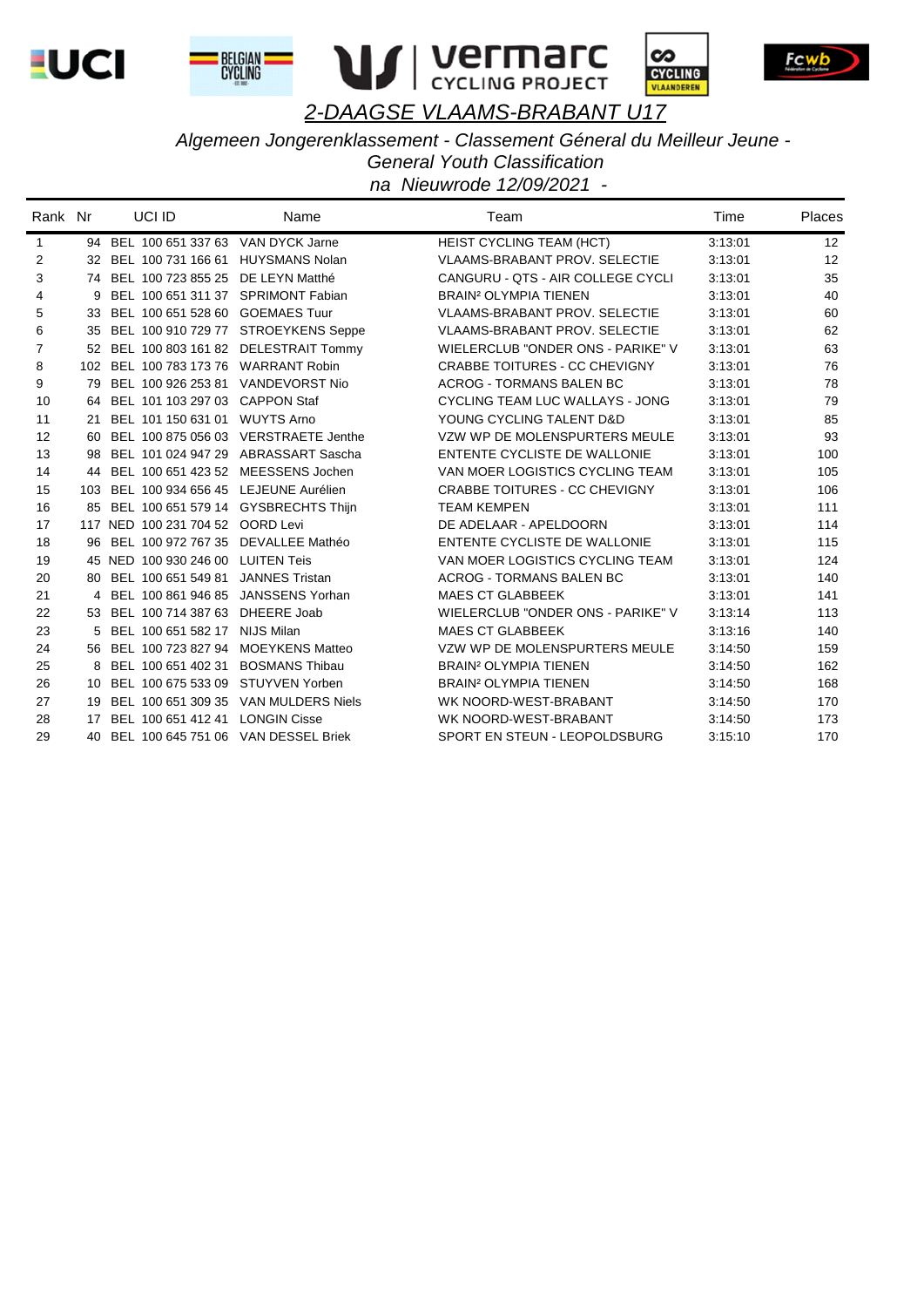







Fcwb

# 2-DAAGSE VLAAMS-BRABANT U17

Algemeen rushesklassement - Classement général des rush -General sprint classification

| Rank Nr |      | Name                    | Team                                | <b>Points</b> |
|---------|------|-------------------------|-------------------------------------|---------------|
|         | 80   | JANNES Tristan          | ACROG - TORMANS BALEN BC            | 11            |
|         |      | 6 DENS Stan             | BRAIN <sup>2</sup> OLYMPIA TIENEN   |               |
| 3       |      | 116 MULDER Martijn      | DE ADELAAR - APELDOORN              | 5             |
| 4       |      | 78 VUERINCKX Thomas     | ACROG - TORMANS BALEN BC            | 5             |
| 5       |      | 18 VAN DEN TROOST Witse | WK NOORD-WEST-BRABANT               | 5             |
| 6       |      | 79 VANDEVORST Nio       | ACROG - TORMANS BALEN BC            | 4             |
|         |      | 76 VAN BYLEN Liam       | ACROG - TORMANS BALEN BC            | 3             |
| 8       |      | 54 DUFLO Rune           | WIELERCLUB "ONDER ONS - PARIKE" VZW | 3             |
| 9       |      | 38 EEMAN Kamiel         | SPORT EN STEUN - LEOPOLDSBURG       | 3             |
| 10      | 39   | HERMANS War             | SPORT EN STEUN - LEOPOLDSBURG       |               |
| 11      | 105. | MODAFFERI Sacha         | CRABBE TOITURES - CC CHEVIGNY       |               |
| 12      |      | 60 VERSTRAETE Jenthe    | VZW WP DE MOLENSPURTERS MEULEBEKE   |               |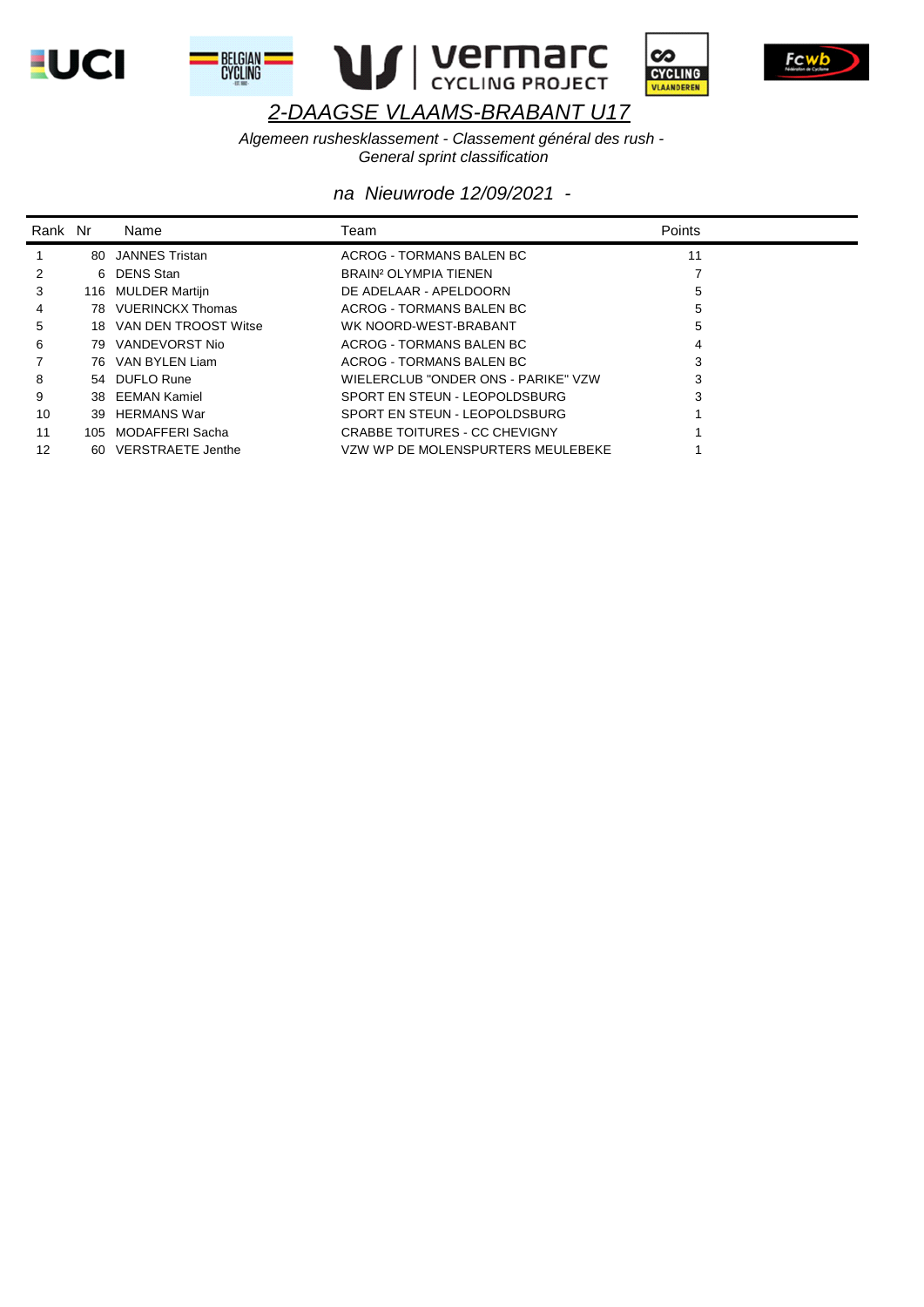









#### *Algemeen bergklassement - Classement géneral des GPM - General Mountain Classification*

| Rank Nr        |    | Name                    | Team                                    | Points |
|----------------|----|-------------------------|-----------------------------------------|--------|
| $\mathbf{1}$   |    | 76 VAN BYLEN Liam       | ACROG - TORMANS BALEN BC                | 21     |
| 2              |    | 80 JANNES Tristan       | ACROG - TORMANS BALEN BC                | 15     |
| 3              |    | 106 BERTON Noa          | <b>CT ATERTDAUL</b>                     | 11     |
| $\overline{4}$ |    | 105 MODAFFERI Sacha     | CRABBE TOITURES - CC CHEVIGNY           | 9      |
| 5              |    | 72 VANEECKHOUTTE Victor | CANGURU - QTS - AIR COLLEGE CYCLING TEA | 8      |
| 6              |    | 54 DUFLO Rune           | WIELERCLUB "ONDER ONS - PARIKE" VZW     | 3      |
| $\overline{7}$ |    | 71 VAN NESTE Viggo      | CANGURU - OTS - AIR COLLEGE CYCLING TEA | 2      |
| 8              |    | 93 VAN DIJCK Victor     | HEIST CYCLING TEAM (HCT)                | 2      |
| 9              | 77 | <b>MEULEMANS Niel</b>   | ACROG - TORMANS BALEN BC                |        |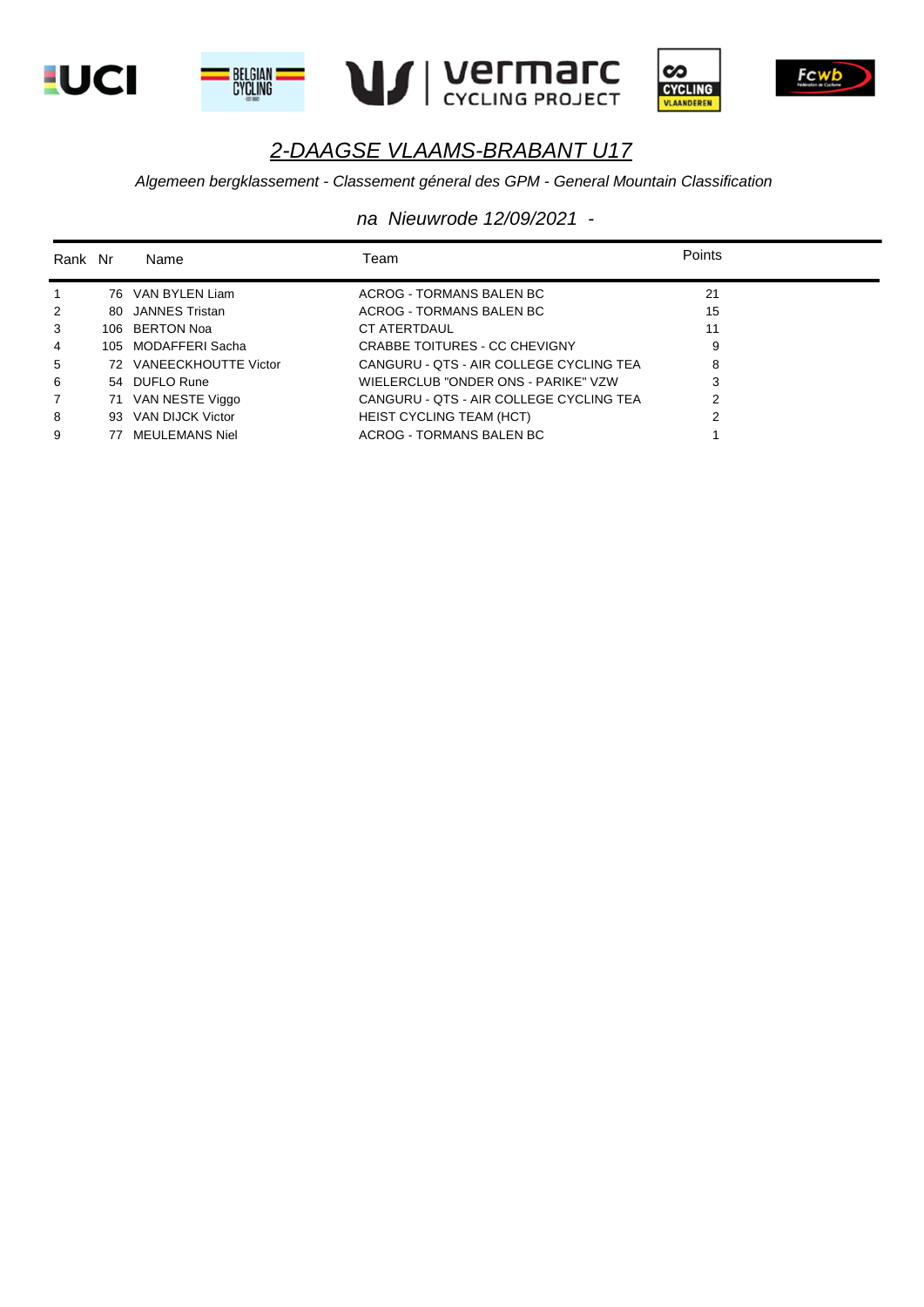







Fcwb



# Algemeen ploegenklassement - Classement général par équipes -

General Team Classification

| Rank | Team                                               | Time    |  |
|------|----------------------------------------------------|---------|--|
|      |                                                    |         |  |
| 1    | CANGURU - QTS - AIR COLLEGE CYCLING TEAM           | 9:39:02 |  |
| 2    | ACROG - TORMANS BALEN BC                           | 9:39:03 |  |
| 3    | GAVERZICHT-BE-OKAY                                 | 9:39:03 |  |
| 4    | SPORT EN STEUN - LEOPOLDSBURG                      | 9:39:03 |  |
| 5    | <b>HEIST CYCLING TEAM (HCT)</b>                    | 9:39:03 |  |
| 6    | <b>VLAAMS-BRABANT PROV. SELECTIE</b>               | 9:39:03 |  |
| 7    | DE ADELAAR - APELDOORN                             | 9:39:03 |  |
| 8    | <b>BRAIN<sup>2</sup> OLYMPIA TIENEN</b>            | 9:39:03 |  |
| 9    | WIELERCLUB "ONDER ONS - PARIKE" VZW                | 9:39:03 |  |
| 10   | CRABBE TOITURES - CC CHEVIGNY                      | 9:39:03 |  |
| 11   | YOUNG CYCLING TALENT D&D                           | 9:39:03 |  |
| 12   | <b>TEAM KEMPEN</b>                                 | 9:39:03 |  |
| 13   | VZW WP DE MOLENSPURTERS MEULEBEKE                  | 9:39:03 |  |
| 14   | ENTENTE CYCLISTE DE WALLONIE                       | 9:39:03 |  |
| 15   | <b>UC DIPPACH</b>                                  | 9:39:03 |  |
| 16   | WK NOORD-WEST-BRABANT                              | 9:39:03 |  |
| 17   | <b>MAES CT GLABBEEK</b>                            | 9:39:03 |  |
| 18   | VAN MOER LOGISTICS CYCLING TEAM                    | 9:40:52 |  |
| 19   | CYCLING TEAM LUC WALLAYS - JONGE RENNERS ROESELARE | 9:41:03 |  |
| 20   | <b>WAC TEAM</b>                                    | 9:41:25 |  |
|      |                                                    |         |  |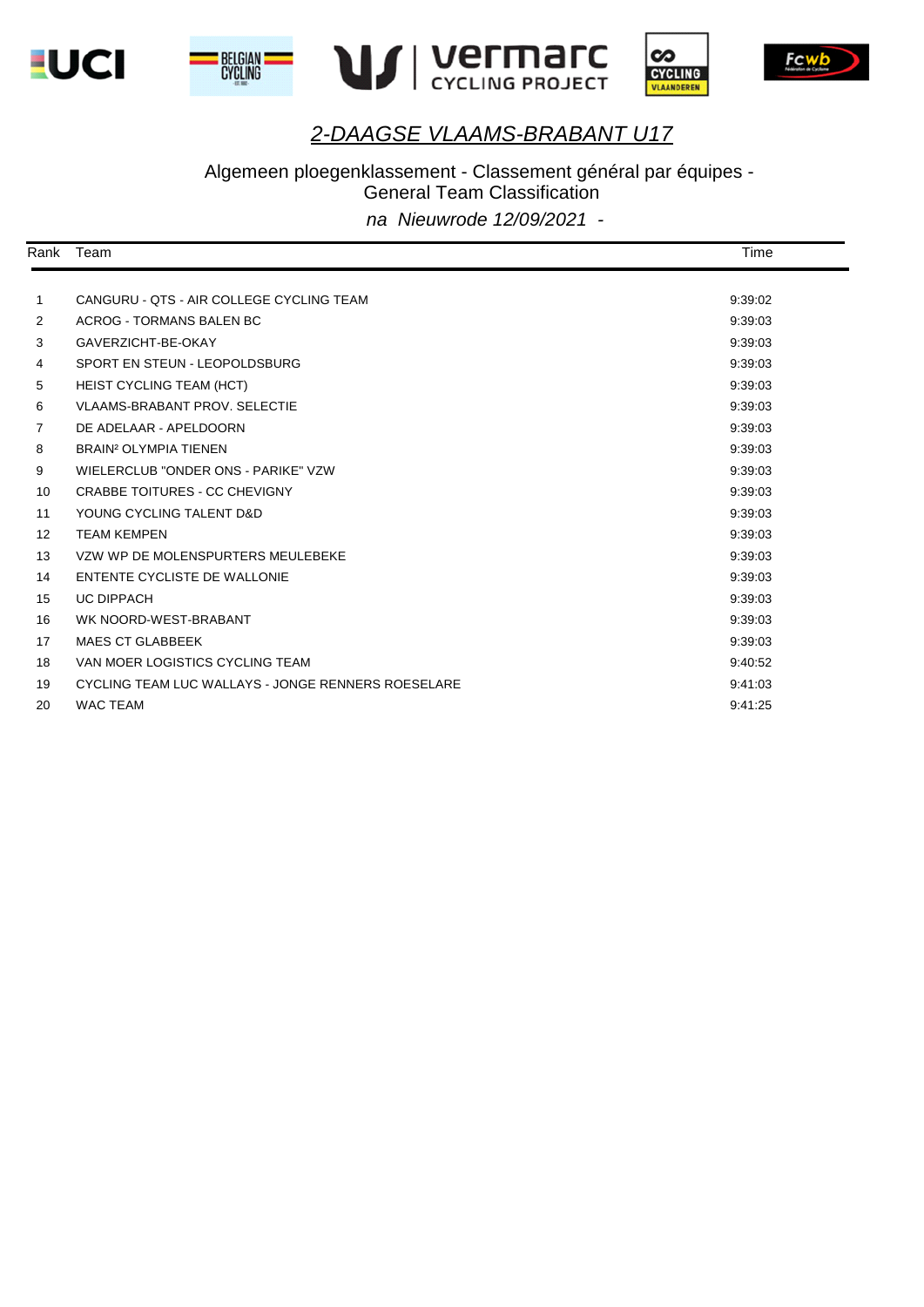









*Alg Klassement Regionale Renner -Classement Géneral Meilleur Regionaux - General Classification Regional Rider na Nieuwrode 12/09/2021 -* 

|    |    | Rang Rugnr Naam         | <b>Ploeg - Equip</b>                               | <b>Tijd</b> | <b>Plaatsen</b> |
|----|----|-------------------------|----------------------------------------------------|-------------|-----------------|
| 1  |    | 32 HUYSMANS Nolan       | BEL 20060107 VLAAMS-BRABANT PROV. SELECTIE         | 3:13:01     | 12              |
| 2  | 6  | <b>DENS Stan</b>        | BEL 20050424 BRAIN <sup>2</sup> OLYMPIA TIENEN     | 3:13:01     | 25              |
| 3  |    | 54 DUFLO Rune           | BEL 20050415 WIELERCLUB "ONDER ONS - PARIKE" VZW   | 3:13:01     | 30              |
| 4  | 9  | <b>SPRIMONT Fabian</b>  | BEL 20060108 BRAIN <sup>2</sup> OLYMPIA TIENEN     | 3:13:01     | 40              |
| 5  | 26 | <b>BUYL Roan</b>        | BEL 20050324 JONGE RAKKERS VOLLEZELE               | 3:13:01     | 44              |
| 6  | 77 | <b>MEULEMANS Niel</b>   | BEL 20050112 ACROG - TORMANS BALEN BC              | 3:13:01     | 51              |
| 7  | 33 | <b>GOEMAES Tuur</b>     | BEL 20060828 VLAAMS-BRABANT PROV. SELECTIE         | 3:13:01     | 60              |
| 8  | 16 | <b>CRABBE Tom</b>       | BEL 20050602 WK NOORD-WEST-BRABANT                 | 3:13:01     | 67              |
| 9  | 22 | <b>TORFS Loek</b>       | BEL 20050613 YOUNG CYCLING TALENT D&D              | 3:13:01     | 69              |
| 10 |    | <b>BOSCH Robbin</b>     | BEL 20050907 MAES CT GLABBEEK                      | 3:13:01     | 78              |
| 11 |    | 78 VUERINCKX Thomas     | BEL 20051114 ACROG - TORMANS BALEN BC              | 3:13:01     | 82              |
| 12 |    | VANDER ELST Daan        | BEL 20050630 BRAIN <sup>2</sup> OLYMPIA TIENEN     | 3:13:01     | 83              |
| 13 | 21 | <b>WUYTS Arno</b>       | BEL 20060824 YOUNG CYCLING TALENT D&D              | 3:13:01     | 85              |
| 14 | 18 | VAN DEN TROOST Witse    | BEL 20050226 WK NOORD-WEST-BRABANT                 | 3:13:01     | 101             |
| 15 | 15 | <b>PALAN Tomas</b>      | CZE 20050130 ROYAL CUREGHEM SPORTIEF VZW           | 3:13:01     | 115             |
| 16 | 24 | <b>TIRRY Arthur</b>     | BEL 20051029 YOUNG CYCLING TALENT D&D              | 3:13:01     | 118             |
| 17 | 73 | <b>HEYMANS Yarno</b>    | BEL 20051231 CANGURU - QTS - AIR COLLEGE CYCLING T | 3:13:01     | 119             |
| 18 | 20 | VISSERS Kyano           | BEL 20051017 WK NOORD-WEST-BRABANT                 | 3:13:01     | 133             |
| 19 |    | 2 COX Felix             | BEL 20050103 MAES CT GLABBEEK                      | 3:13:01     | 154             |
| 20 | 5  | NIJS Milan              | BEL 20061022 MAES CT GLABBEEK                      | 3:13:16     | 140             |
| 21 | 8  | <b>BOSMANS Thibau</b>   | BEL 20060414 BRAIN <sup>2</sup> OLYMPIA TIENEN     | 3:14:50     | 162             |
| 22 | 10 | <b>STUYVEN Yorben</b>   | BEL 20060929 BRAIN <sup>2</sup> OLYMPIA TIENEN     | 3:14:50     | 168             |
| 23 | 19 | VAN MULDERS Niels       | BEL 20060104 WK NOORD-WEST-BRABANT                 | 3:14:50     | 170             |
| 24 | 40 | <b>VAN DESSEL Briek</b> | BEL 20060527 SPORT EN STEUN - LEOPOLDSBURG         | 3:15:10     | 170             |
| 25 | 12 | DE GEETER Alexander     | BEL 20050316 ROYAL CUREGHEM SPORTIEF VZW           | 3:15:15     | 170             |
| 26 | 25 | <b>HUBIN Tibe</b>       | BEL 20051030 YOUNG CYCLING TALENT D&D              | 3:18:05     | 183             |
| 27 | 27 | <b>LAUWEREYS Jente</b>  | BEL 20050805 JONGE RAKKERS VOLLEZELE               | 3:18:53     | 141             |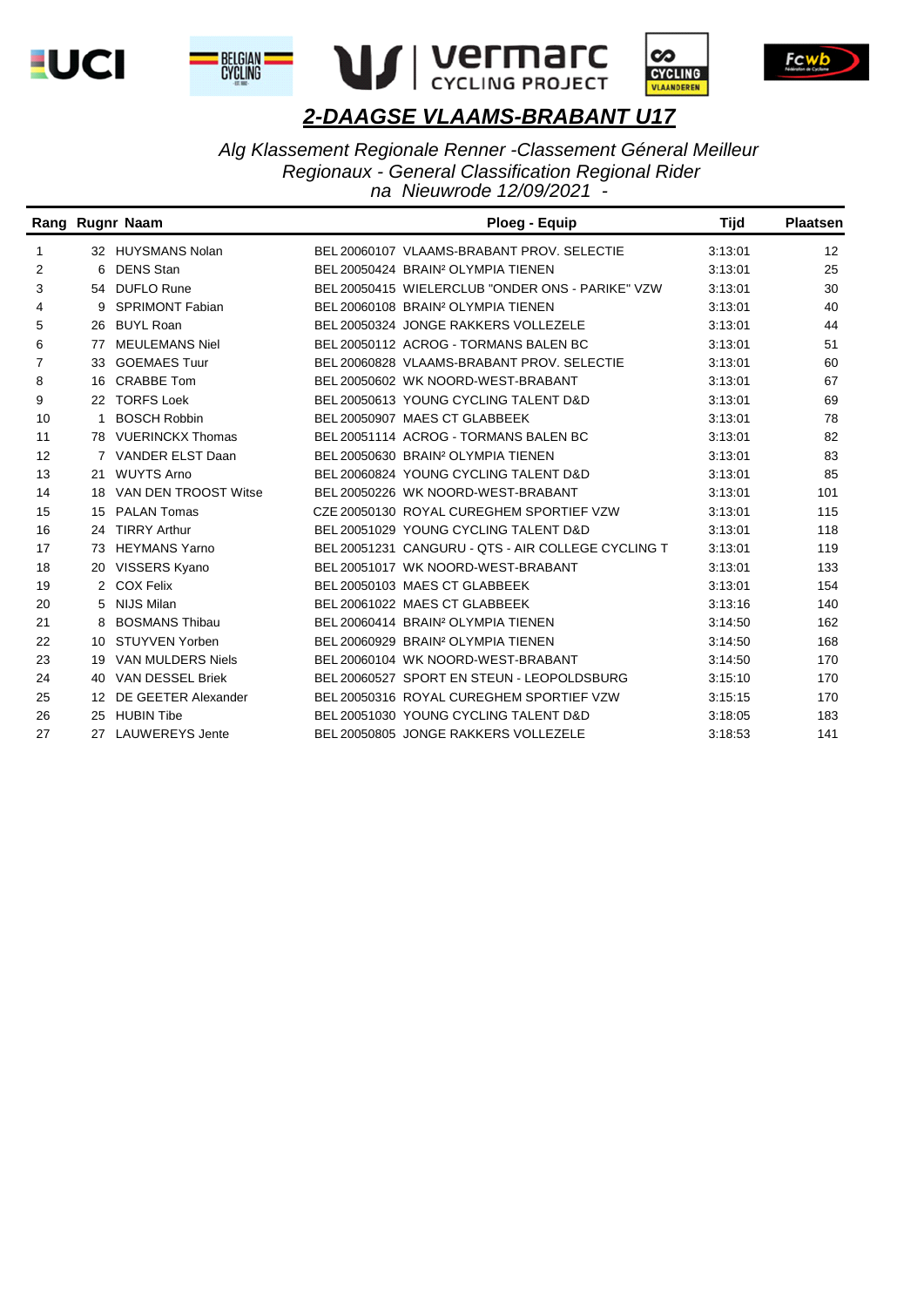





*van 11/09/2021 tot 12/09/2021*

Klasse 2.17

12/09/2021 *Communique nr* 2

Nieuwrode -

Niets te melden Beslissingen van het college van commissarissen - Communique Du College des commissaires

Het college van commissarissen - Le college des commissaires

**BELGIAN**<br>CYCLING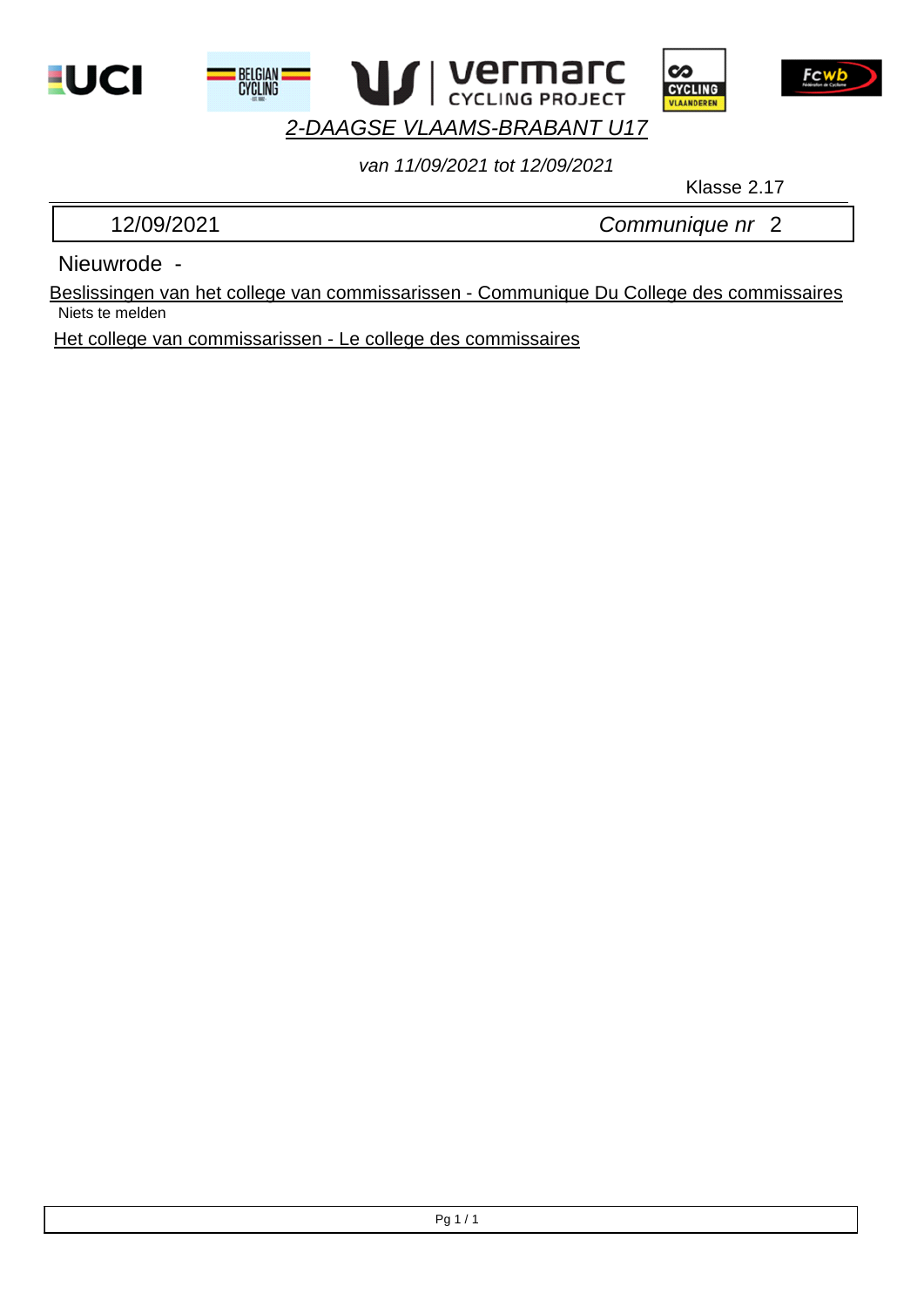I